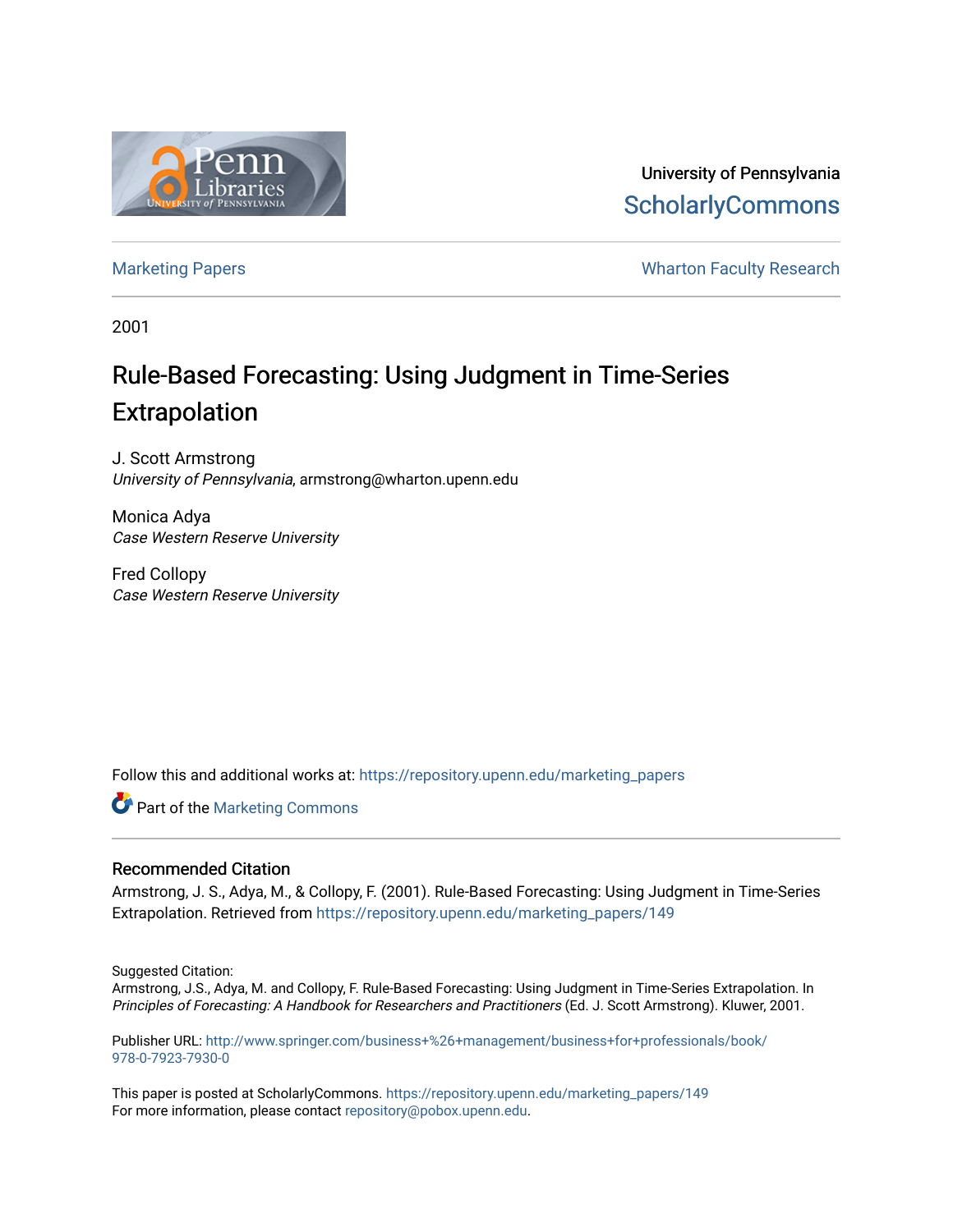## Rule-Based Forecasting: Using Judgment in Time-Series Extrapolation

## **Abstract**

Rule-Based Forecasting (RBF) is an expert system that uses judgment to develop and apply rules for combining extrapolations. The judgment comes from two sources, forecasting expertise and domain knowledge. Forecasting expertise is based on more than a half century of research. Domain knowledge is obtained in a structured way; one example of domain knowledge is managers= expectations about trends, which we call "causal forces." Time series are described in terms of 28 conditions, which are used to assign weights to extrapolations. Empirical results on multiple sets of time series show that RBF produces more accurate forecasts than those from traditional extrapolation methods or equal-weights combined extrapolations. RBF is most useful when it is based on good domain knowledge, the domain knowledge is important, the series is well behaved (such that patterns can be identified), there is a strong trend in the data, and the forecast horizon is long. Under ideal conditions, the error for RBF's forecasts were one-third less than those for equal-weights combining. When these conditions are absent, RBF neither improves nor harms forecast accuracy. Some of RBF's rules can be used with traditional extrapolation procedures. In a series of studies, rules based on causal forces improved the selection of forecasting methods, the structuring of time series, and the assessment of prediction intervals.

## **Disciplines**

Business | Marketing

## **Comments**

Suggested Citation:

Armstrong, J.S., Adya, M. and Collopy, F. Rule-Based Forecasting: Using Judgment in Time-Series Extrapolation. In Principles of Forecasting: A Handbook for Researchers and Practitioners (Ed. J. Scott Armstrong). Kluwer, 2001.

Publisher URL: [http://www.springer.com/business+%26+management/business+for+professionals/](http://www.springer.com/business+%26+management/business+for+professionals/book/978-0-7923-7930-0) [book/978-0-7923-7930-0](http://www.springer.com/business+%26+management/business+for+professionals/book/978-0-7923-7930-0)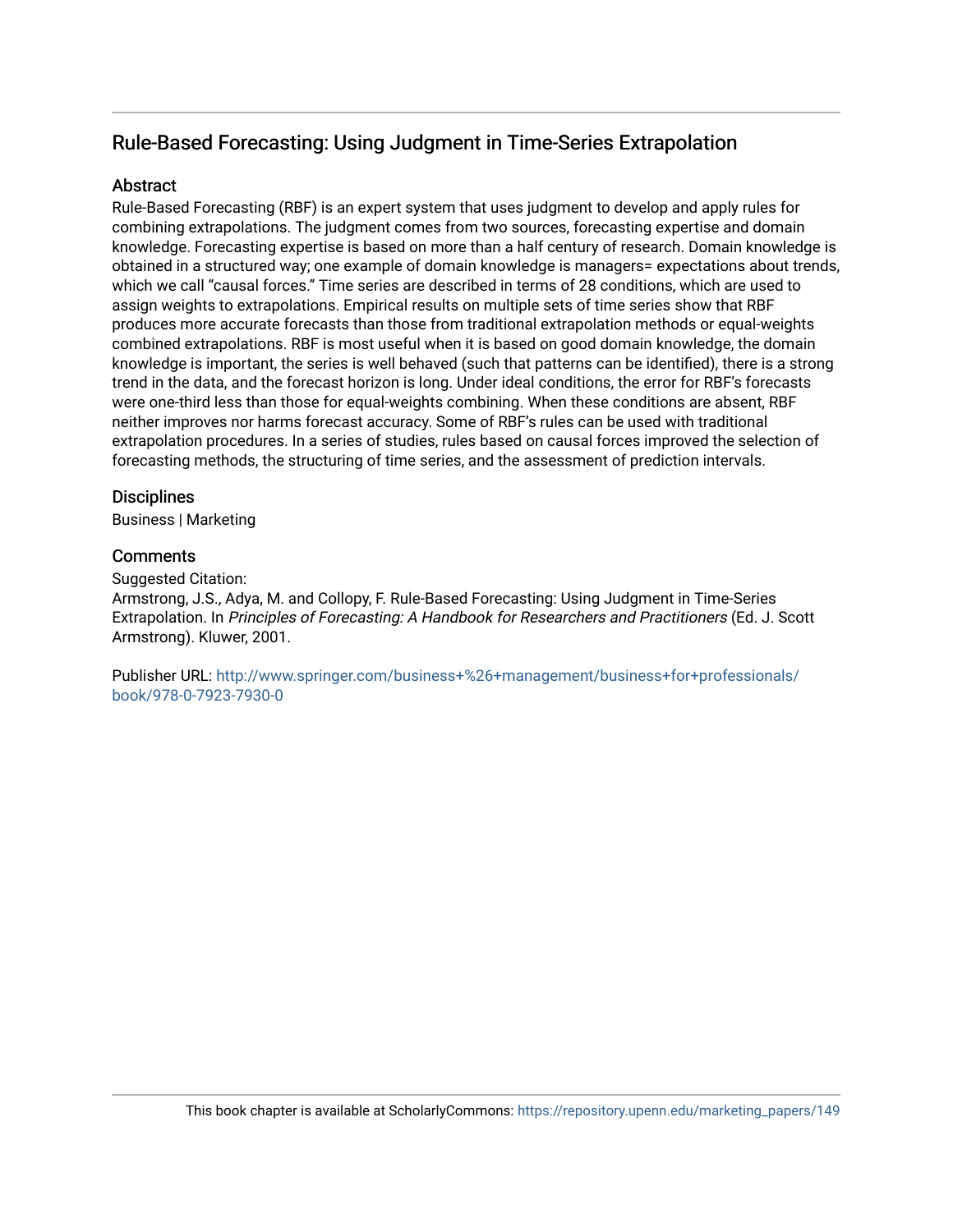## **Rule-Based Forecasting: Using Judgment in Time-Series Extrapolation**

J. Scott Armstrong The Wharton School, University of Pennsylvania

Monica Adya Department of Information Systems, U. of Maryland - Baltimore County

Fred Collopy The Weatherhead School of Management, Case Western Reserve University

## **ABSTRACT**

Rule-Based Forecasting (RBF) is an expert system that uses judgment to develop and apply rules for combining extrapolations. The judgment comes from two sources, forecasting expertise and domain knowledge. Forecasting expertise is based on more than a half century of research. Domain knowledge is obtained in a structured way; one example of domain knowledge is managers= expectations about trends, which we call "causal forces." Time series are described in terms of 28 conditions, which are used to assign weights to extrapolations. Empirical results on multiple sets of time series show that RBF produces more accurate forecasts than those from traditional extrapolation methods or equal-weights combined extrapolations. RBF is most useful when it is based on good domain knowledge, the domain knowledge is important, the series is well behaved (such that patterns can be identified), there is a strong trend in the data, and the forecast horizon is long. Under ideal conditions, the error for RBF's forecasts were one-third less than those for equal-weights combining. When these conditions are absent, RBF neither improves nor harms forecast accuracy. Some of RBF's rules can be used with traditional extrapolation procedures. In a series of studies, rules based on causal forces improved the selection of forecasting methods, the structuring of time series, and the assessment of prediction intervals.

**Keywords**: accuracy, causal forces, combining forecasts, consistent trends, contrary series, cycles, damped trends, decay forces, decomposition, discontinuities, expert systems, exponential smoothing, extrapolation, growth forces, inconsistent trends, instabilities, judgment, opposing forces, outliers, regressing forces, reinforcing series, start-up series, supporting forces.

Many organizations need sales forecasts for thousands of products. Their forecasters commonly use extrapolation methods. However, extrapolation methods usually ignore managers= knowledge. Managers often have valuable information, including knowledge of events that occurred but are not yet reflected in a time series (e.g., strike, stockout). They might also know what past events are not likely to recur (e.g., natural disasters or new government regulations). Sometimes they know about anticipated events that have not occurred in the past (e.g., major product improvement, emergence of a new competitor).

In commentaries on the M-competition (Armstrong and Lusk 1983), some researchers called for the integration of judgment and statistical extrapolations. In reviewing the literature, Bunn and Wright (1991) also recommended integrating judgment and statistical forecasting methods. Armstrong and Collopy (1998) reviewed the literature on judgmental integration and located 47 empirical studies, mostly published since 1985. They concluded that domain knowledge should be structured and used as an input to statistical models.

Rule Based Forecasting (RBF) is an expert system that uses domain knowledge to combine forecasts from various extrapolation methods. Using production (if-then) rules, RBF determines what weights to give to the forecasts. Features of the situation are identified in the conditional (if) part of the rules, and weights are adjusted to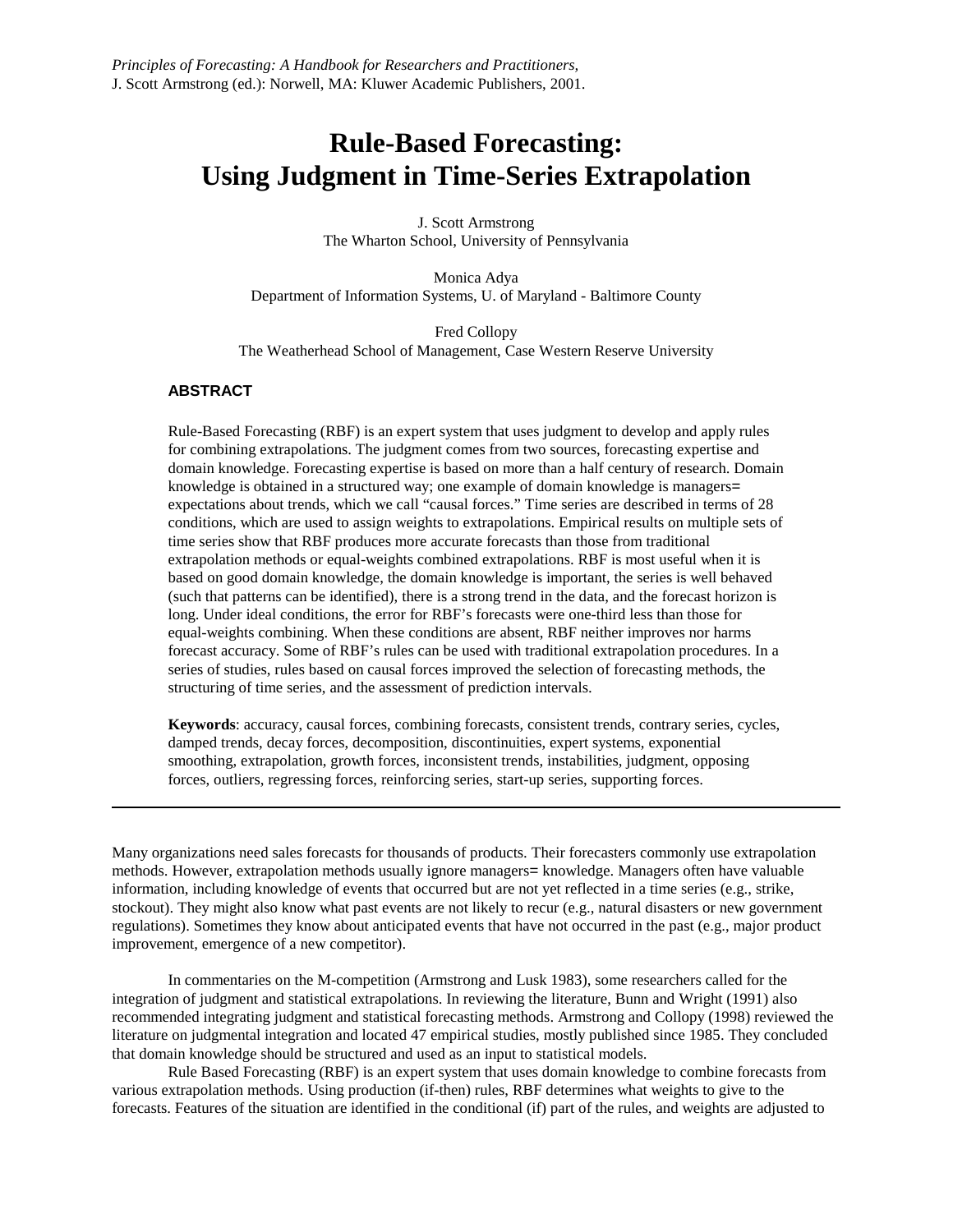match features to the underlying assumptions of the methods. In effect, RBF uses structured judgment to tailor extrapolation methods to situations. RBF also draws upon knowledge about forecasting gained through research over the past half century. This includes findings about such practices as combining forecasts and damping trends.

## **GATHERING KNOWLEDGE FOR RBF**

Knowledge for rules can be obtained from expert judgment, theory, and prior empirical research. Fortunately, much useful empirical research has been conducted on time-series forecasting over the past several decades.

## • **Initially, use forecasting expertise for knowledge about rules.**

Although forecasting expertise can be found in the literature, these sources often fail to adequately describe conditions under which a method is be expected to be successful. Nevertheless, some rules were apparent from the literature. One example is to combine forecasts when one is uncertain which is the best method.

Interviews are a good source of knowledge. Collopy and Armstrong (1989) asked experts, in structured interviews, to describe rules they considered important for extrapolation. The interviews gave insight into general strategies but produced few usable rules. For example, one expert believed forecasts should rely heavily on the random walk whenever there were "high uncertainties or substantial irregularities in the historical data." The experts tended to state rules in vague terms and seldom identified specific conditions to govern their use.

## Use protocols to identify knowledge about rules.

Protocols are often used for acquiring knowledge. In protocols, an analyst observes as an expert performs a task. The expert describes what he is thinking while doing the task.

We found protocols to be the most useful way of gathering knowledge for RBF. The third author asked five experts in forecasting to talk about the processes they used as they examined six time-series (Collopy and Armstrong 1989). All of these experts were active researchers on forecasting methodology, and each had written at least one book on forecasting. They were asked to describe what method would be most appropriate and what adjustments they would make while applying the method. For example, one of the experts said to damp the trend when large changes occurred in the most recent observations. Another expert said that, faced with a change in slope in a timeseries, he would truncate the series before fitting a model.

The third author had interviewed some of these experts prior to the protocols. Even experts who thought that they had given good descriptions of their extrapolation processes in that interview provided new insights during the subsequent protocol analysis. The initial protocol sessions did not provide rules for all the conditions forecasters are likely to encounter, so further sessions with one of the experts continued over several months.

## **FORMULATING RULES**

As knowledge is obtained, one can convert it into rules or if-then statements. Formulating rules is a complex task. We discuss general guidelines that apply to extrapolation. We then show how these guidelines are translated into rules by describing some of the roughly one hundred conditional statements encoded in RBF.

## • **Give separate consideration to level and trend.**

Decomposition of a time series into level and trend has long proven useful in extrapolation. However, many forecasters ignore this when they assume that they must use a single model to forecast both level and trend. Decomposition is valuable in RBF because domain knowledge can affect the estimates of level and trend differently.

#### • **Use simple extrapolation methods.**

As discussed in Harvey (2001), forecasters often assume that a complex situation requires complex methods. However, complex methods increase the potential for mistakes and misunderstanding**.** Also, simple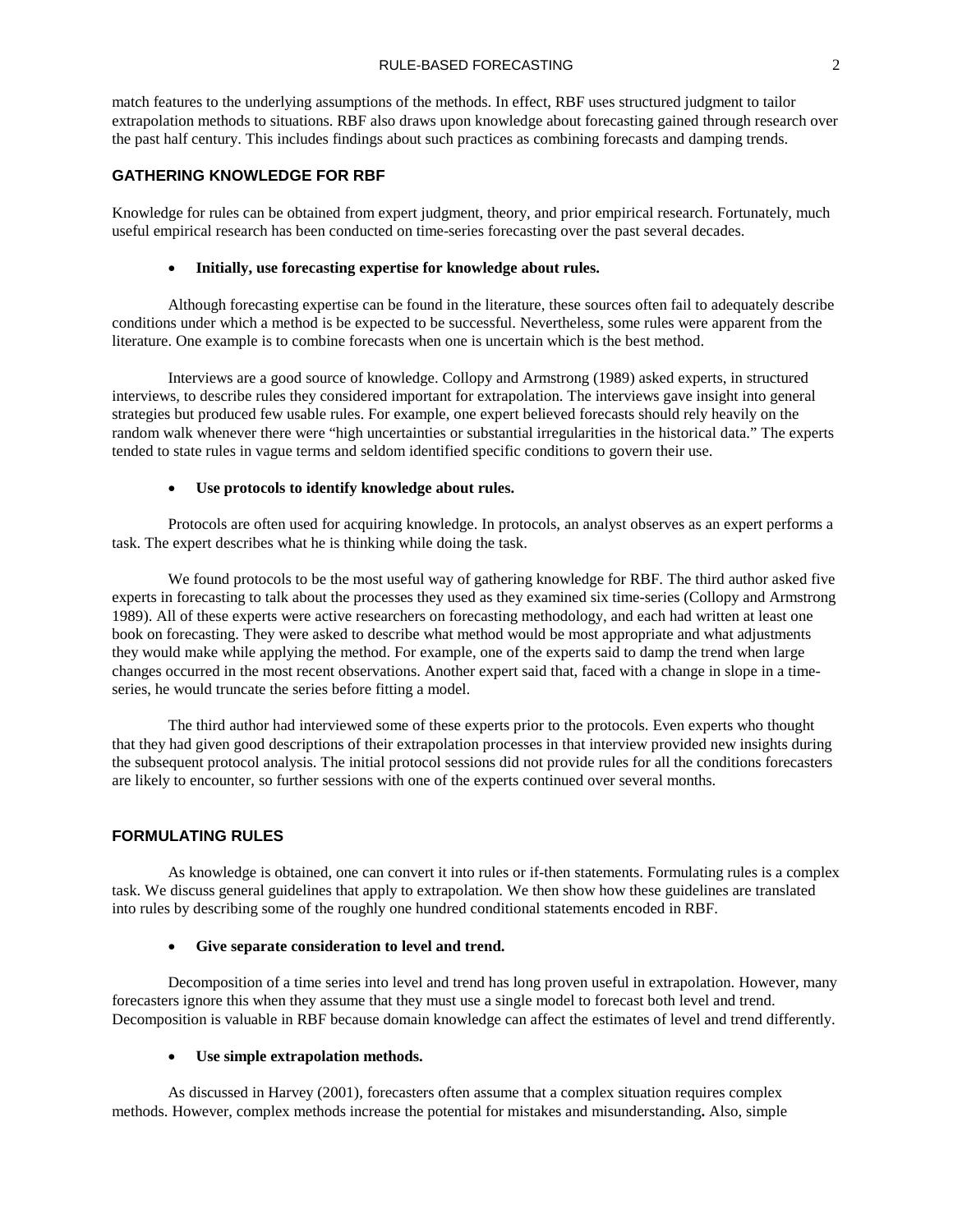extrapolation methods are typically as accurate as complex ones (Armstrong 1985, pp. 494-495, summarizes evidence). The issue of complexity versus accuracy is particularly important for new situations. Complex methods may do well under conditions for which they were designed, but tend to suffer when applied to new conditions.

## • **Combine forecasts.**

Combining forecasts yields substantial benefits. In empirical studies, the combined forecast=s error is almost always substantially lower than the average error of the component forecasts and it is sometimes lower than the best component's (Armstrong 2001b). The original version of Rule-Based Forecasting was based on combined extrapolations from four methods: the random walk, linear regression against time, Holt=s linear exponential smoothing, and Brown=s linear exponential smoothing. Other extrapolation methods can and probably should be used in RBF. Armstrong (2001b) shows evidence suggesting that there are benefits to combining forecasts from at least five methods. Results from Gardner (1999) suggest that the damped-trend model might make a useful addition. Based on results from Fildes et al. (1998), the "robust trend" model, which uses the median trend value from a time series, is also promising.

Methods that differ substantially from one another are likely to incorporate more information than those that are similar. They can differ with respect to the data used, the way that data are processed, or both. Employing different methods may reduce the effects of biases in the component forecasts and lead to more accurate forecasts (Batchelor and Dua 1995).

## • **Use different models for short- and long-term forecasts.**

The analyst can decompose the forecasting problem according to the length of the forecast horizon. One reason for doing so is that causal factors may operate differently over the forecast horizon. For example, while daily changes in the stock market have unknown causal factors, the long-term trends have growth factors. Separate models for short- and long-range extrapolations improved accuracy in a study by Carbone and Makridakis (1986). In RBF, the random walk is used to capture aspects of the short term, exponential smoothing for the medium term, and linear regression for the long term.

Forecasts from the long- and short-term models should be blended. For the short-term, most weight is placed on forecasts from the short-range model. The weight on the long-range model should increase as the forecast horizon increases.

## • **Damp the trend as the forecast horizon lengthens.**

As uncertainty increases, the trend component of the forecasts should become more conservative. In RBF, to reflect this increased uncertainty, the magnitude of the trend is reduced as the forecast horizon lengthens.

## **THE ELEMENTS OF RULE-BASED FORECASTING**

Exhibit 1 shows the basic structure of the Rule-Based Forecasting system. First, adjustments are made to the data and the features of the series are identified. Rules are then applied to produce short and long-range model forecasts. To formulate these models, RBF makes estimates of levels (at  $t_0$ ) and trends for each model. For the long-range model, the rules may damp the trend over the forecast horizon. Finally, rules are applied to blend the forecasts from the short- and long-range models.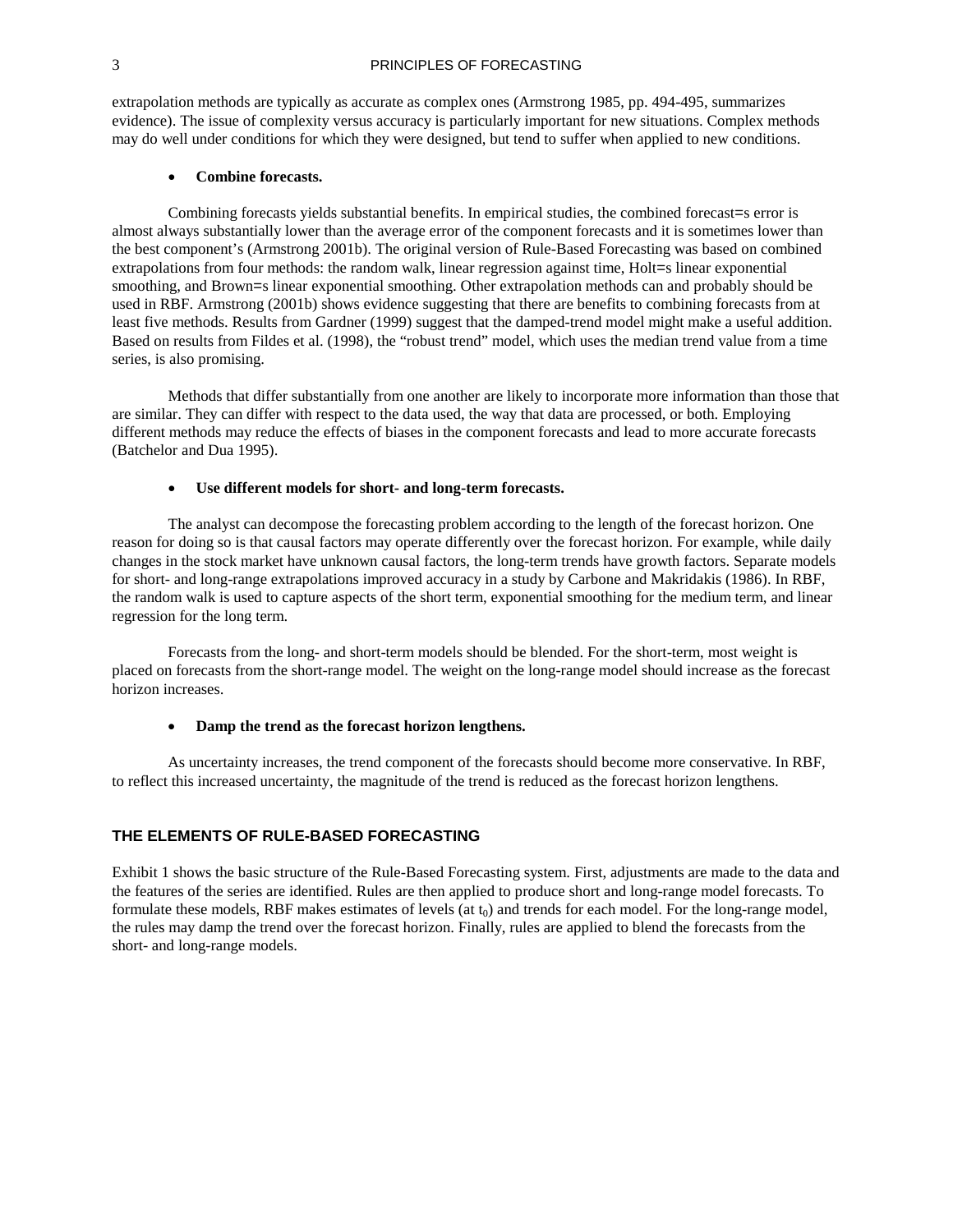**Exhibit 1 Structure for Rule-Based Forecasting**



## **The "If" Part of the Rules**

Critical to using RBF successfully is to describe the features of the time series accurately. These come from two sources: domain knowledge and historical data.

## • **Use domain knowledge to define conditions that have affected or will affect the time series.**

We identified several conditions that relied on domain knowledge. These included information about the expected functional form, cycles, whether the series represents a start-up, the forecast horizon, historical adjustments of observations due to unusual events, and factors affecting trends.

Expectations about trends are especially important. This knowledge can be structured by asking domain experts to identify the type of "causal forces" affecting a series. The domain expert assesses the net directional effect of factors expected to affect the trend over the forecast horizon. For example, in forecasting unit sales of computers, one might consider rising incomes, increasing population, improvements in product capabilities, availability of software, and reduction in prices.

If causal forces tend to drive the series up, they are called *growth*. For example, when products are actively marketed in growing markets, the forces would be classified as growth. As noted, unit sales of computers have growth forces.

If forces tend to drive a series down, they are called *decay*. An example would be the costs of producing technical products, such as computers. Historical trends might fluctuate, but as long as the underlying forces are downward, the series is classified as decay.

If forces are expected to move against the historical trend, they are *opposing*. An example would be inventory levels relative to sales. When inventories get high, holding costs lead managers to reduce their levels. When they are too low, service suffers, prompting decisions to hold larger inventories.

If forces tend to move the series toward a mean, they are *regressing*. An example would be the performance of a professional athlete, such as a batting average; his average for the first three games of the current season would tend to regress toward his historical average. If he were a new player, his average might regress to the average for new players.

If forces reinforce the historical trend, they are called *supporting*. Here we have difficulty finding examples because information about the trend in a series is assumed to be the dominant factor affecting behavior, and other factors would be unimportant. This might occur over specific periods for sales of fashion crazes or fad items, or for market prices. For example, if real estate prices were going down, the perceived value of the neighborhood might go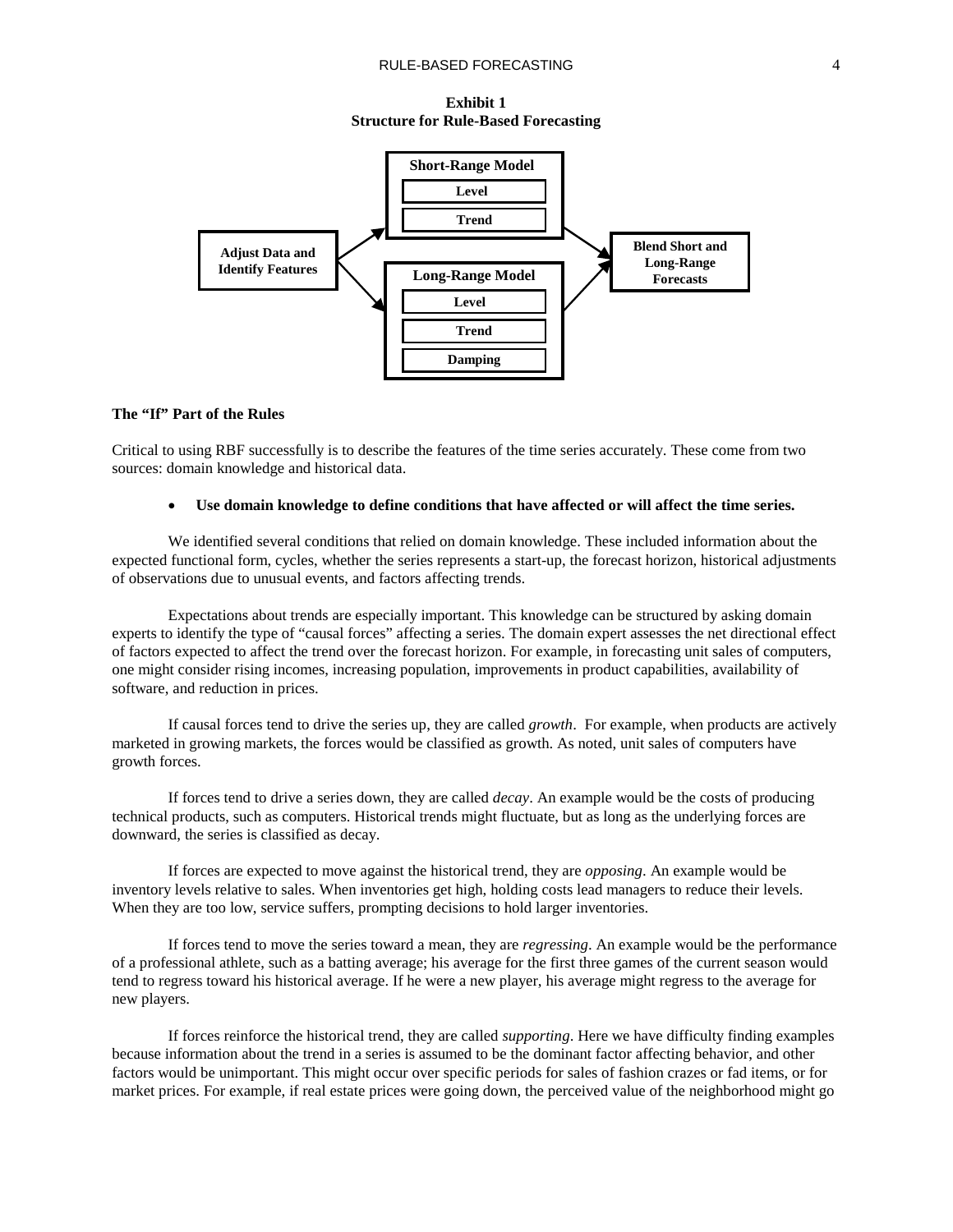down. If prices were going up, people might perceive this neighborhood as the place to live. In our experience with hundreds of time series, we have yet to encounter a series with supporting forces.

Exhibit 2 lists the types of causal forces. It shows the direction of the forces depending upon whether the historical trend is up or down. When one has little information about the factors that would affect a series over a forecast horizon, it is best to code the causal forces as "unknown." Also, when factors are known, but they operate in different ways so that their net effect is unknown, it is best to code the series as unknown.

|                                |                              | Causal force direction when  |                                                           |
|--------------------------------|------------------------------|------------------------------|-----------------------------------------------------------|
| Type of<br><b>Causal Force</b> | trend has<br>been up         | trend has<br>been down       | <b>Examples</b>                                           |
| Growth                         | Up                           | Up                           | Sales (units)<br>Macroeconomic data                       |
| Decay                          | Down                         | Down                         | Production costs (units)                                  |
| Opposing                       | Down                         | Up                           | Inventory as percent of sales                             |
| Regressing                     | Toward a known<br>mean value | Toward a known<br>mean value | Demographic (percent male births)<br>Athletic performance |
| Supporting                     | Up                           | Down                         | Real estate prices                                        |
| Unknown                        | ?                            | 9                            | Exchange rates                                            |

**Exhibit 2 Direction of Causal Forces Given Historical Trends**

Coding causal forces (as to whether they are growth, decay, etc.) is generally simple, requiring domain experts to spend less than a minute per series. In some cases, the same causal forces apply to a set of time series. To obtain reliable codings of causal forces, one should rely on knowledgeable domain experts. If possible, obtain codings from more than one expert, especially when there is uncertainty about the codings. The forces tend to endure over time, so that an expert needs only to revise them when changes are expected.

The specification of causal forces can have a strong influence on forecasts. For example, we made rule based forecasts for U.S. congressional mailings. Based on our knowledge about congress, it seemed obvious that the causal forces were growth. But if the rules had changed in 1976 so that members of congress would have had to pay for their mailings, the resulting decay forces would generate a much different forecast (Exhibit 3).

**Exhibit 3 Rule-based Forecasts Can Vary Substantially Given Different Causal Force Specifications**



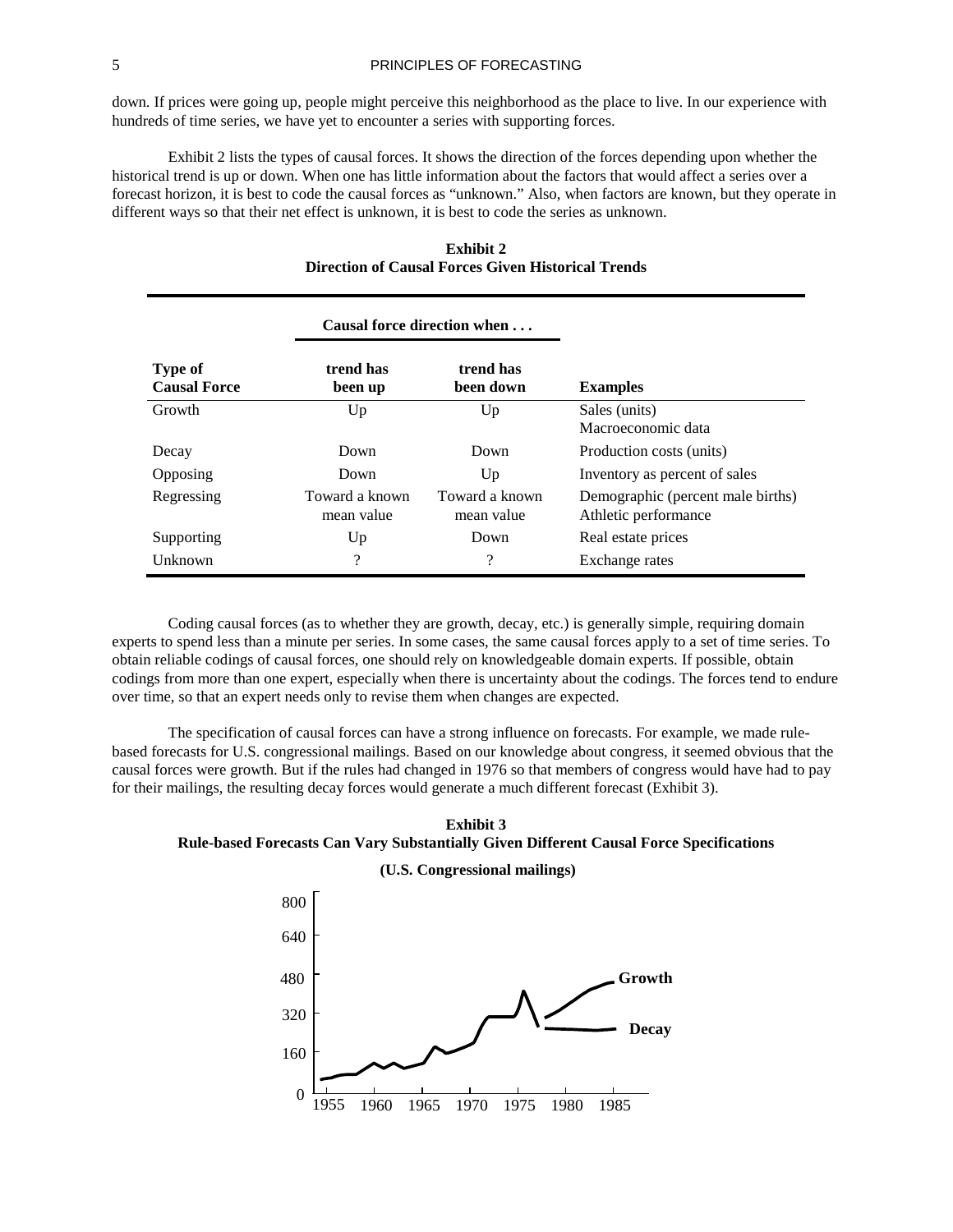We tested the benefits of identifying causal forces by examining 126 annual series from the M-Competition data (Makridakis et al. 1982). The codings were those used in Collopy and Armstrong (1992a). Despite our limited domain knowledge, we achieved an acceptable interrater reliability for the codings of causal forces with 81 percent agreement. The result is better than chance as there were five possible categories (or four, if "supporting" were excluded). Excluding the 22 series that we classed as "unknown," tests on the remaining 104 series showed that the use of causal forces improved accuracy (Armstrong and Collopy 1993). For one-year-ahead forecasts, the use of causal forces reduced the MdAPE (median absolute percentage error) by more than four percent. The improvements were, as expected, larger for the six-year-ahead forecasts, where they were 12 percent.

## • **Use domain knowledge to adjust observations for events.**

RBF calls for adjusting data based on domain knowledge. For example, a one-time event such as a strike may have affected sales in the past. Or other periodic events such as sales promotions may have affected sales. The forecaster should make adjustments to remove the temporal effects of such events. One approach would be to replace the value for the period with the average of the observations preceding and following it. Similarly, one could replace an unusual last observation with the estimated value from a linear regression.

## • **Decompose time series to avoid conflicting causal forces.**

Sometimes the causal forces in a time series do not act in a single direction. In such cases, one may be able to improve forecasts by decomposing the series. Consider the prediction of automobile deaths on UK highways. The original time series (top of Exhibit 4) incorporates growth (number of miles driven) and decay (safety improvements) forces. These forces are isolated in the components (traffic volume and death per traffic volume) as shown in the lower panel.



**Exhibit 4 Time Series with Mixed Causal Forces Can be Decomposed**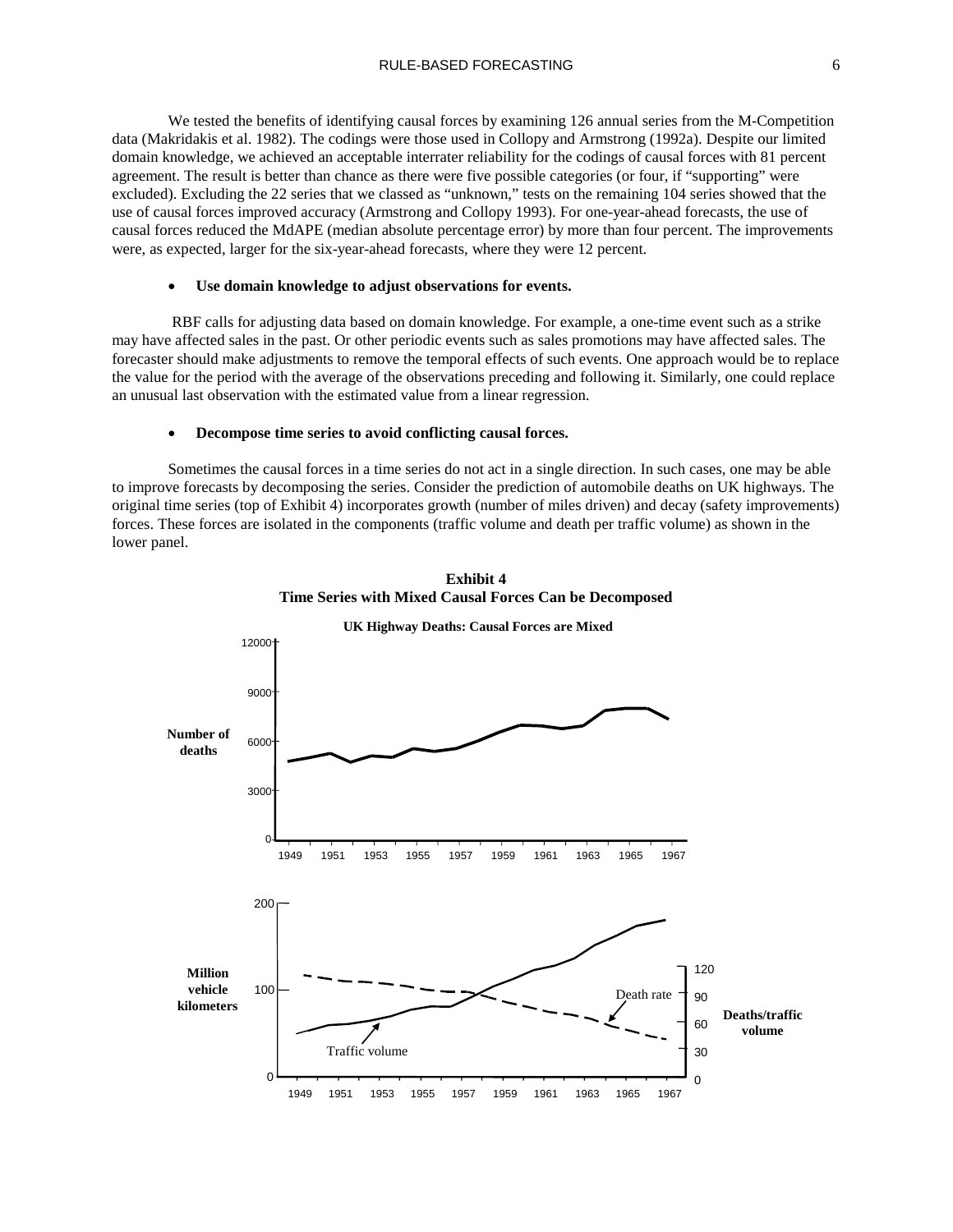## • **Decompose only when each component can be forecasted as well as the target series.**

A decomposition that is multiplicative can be risky because recombining the forecast will cause errors in the components to be multiplied. For example, a 20 percent increase in error for one component would increase the overall error by 20 percent, all other things remaining equal. Furthermore, when errors in components are in the same direction, combining them can be explosive; an increase of 20 percent in the error for each of two component forecasts translates into a 44 percent increase in the error of the target variable=s forecast (1.2 times 1.2). Collopy and Armstrong (1996), therefore, tested the "forecastability" of the components and the target series before determining whether to forecast by decomposition.

By selecting an appropriate method for extrapolating each component and then synthesizing forecasts, one would expect improved accuracy. Exhibit 5 shows the improved accuracy of a recomposed for a ten-year-ahead forecast of highway deaths based on forecasts made in 1967.



**Exhibit 5 Recomposed Time Series Forecasts Were More Accurate** 

To test the value of decomposition, we used successive updating from this series on deaths, and also series on auto injuries and accidents in the U.K. For 150 forecasts for which tests showed decomposition to be recommended, the procedure reduced forecast error by 16 percent in comparison with the global forecast. For the 75 forecasts for which they did not, decomposition increased the error by 42 percent. MacGregor (2001), in decomposing judgments, also found it to be useful but risky.

## • **Use features of the historical time series to define conditions.**

Forecasters have traditionally characterized time series by type of data, trend, length of series, seasonality, and uncertainty. We have developed features to describe each of these conditions. We expanded the conditions and developed nine features to represent instabilities and one to represent the level. Including domain knowledge and historical data, we suggest using 28 features for characterizing time series (Exhibit 6), yielding well over a billion possible types of series.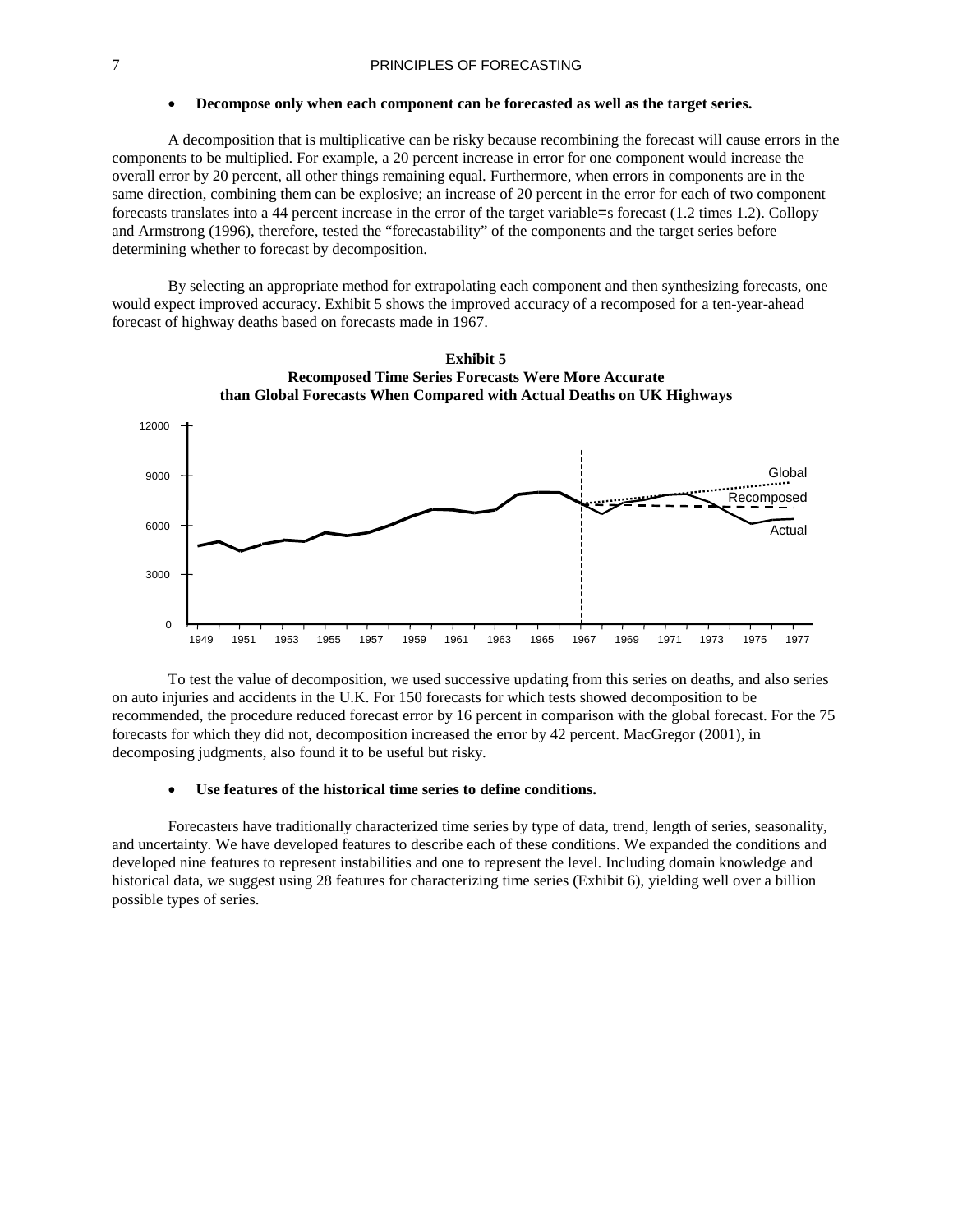#### RULE-BASED FORECASTING 8

| <b>Domain Knowledge</b>      | <b>Historical Data</b>                  |                                      |  |  |  |  |
|------------------------------|-----------------------------------------|--------------------------------------|--|--|--|--|
| \$ Causal forces             | <b>Types of Data</b>                    | <b>Uncertainty</b>                   |  |  |  |  |
| Growth                       | Only positive values possible<br>\$     | Coefficient of variation about<br>Ŝ. |  |  |  |  |
| Decay                        | Bounded (e.g., percentages,<br>\$       | trend $> 0.2$                        |  |  |  |  |
| Supporting                   | asymptotes)                             | Basic and recent trends differ<br>Ŝ. |  |  |  |  |
| Opposing                     | Missing observations<br>Ŝ.              | <b>Instability</b>                   |  |  |  |  |
| Regressing                   | Level                                   | Irrelevant early data<br>S.          |  |  |  |  |
| Unknown                      | <b>Biased</b><br>Ŝ.                     | Suspicious pattern<br>S              |  |  |  |  |
| <b>Functional form</b><br>Ŝ. | <b>Trend</b>                            | Unstable recent trend                |  |  |  |  |
| Multiplicative               | Direction of basic trend<br>Ś.          | Outliers present<br>s                |  |  |  |  |
| Addictive                    | Direction of recent trend<br>S          | Recent run not long<br>\$            |  |  |  |  |
| \$ Cycles expected           | Significant basic trend $(t > 2)$<br>\$ | Near a previous extreme<br>\$        |  |  |  |  |
| Forecast horizon<br>S        | <b>Length of Series</b>                 | Changing basic trend<br>S            |  |  |  |  |
| Subject to events<br>S       | Number of observations<br>Ŝ.            | Level discontinuities<br>Ŝ.          |  |  |  |  |
| Start-up series              | Time interval (e.g., annual)<br>\$      | Last observation unusual             |  |  |  |  |
| Related to other series      | <b>Seasonality</b>                      |                                      |  |  |  |  |
|                              | Seasonality present<br>Ŝ.               |                                      |  |  |  |  |

## **Exhibit 6 Time Series Features**

Some of these features can be determined analytically. For instance, one can obtain the direction of the basic trend by fitting a linear regression to the historical data, and the direction of the recent trend by fitting Holt=s exponential smoothing model to the same data. Other such features include significance of the trend, variation about the trend, whether the current value of the series is near a historical limit, or whether the series level or trend has changed suddenly.

## **The 'Then' Part of the Rules**

RBF uses the features described in Exhibit 6 to determine how to create a combined forecast by weighting forecasts from the various methods. We illustrate this for the relationship between causal forces and historical trends. Series in which causal forces agree with statistical trends are called reinforcing series. Series in which causal forces and statistical trends differ are called contrary series. Series in which causal forces are unknown are classified by whether their long- and short-term trends are consistent (Exhibit 7).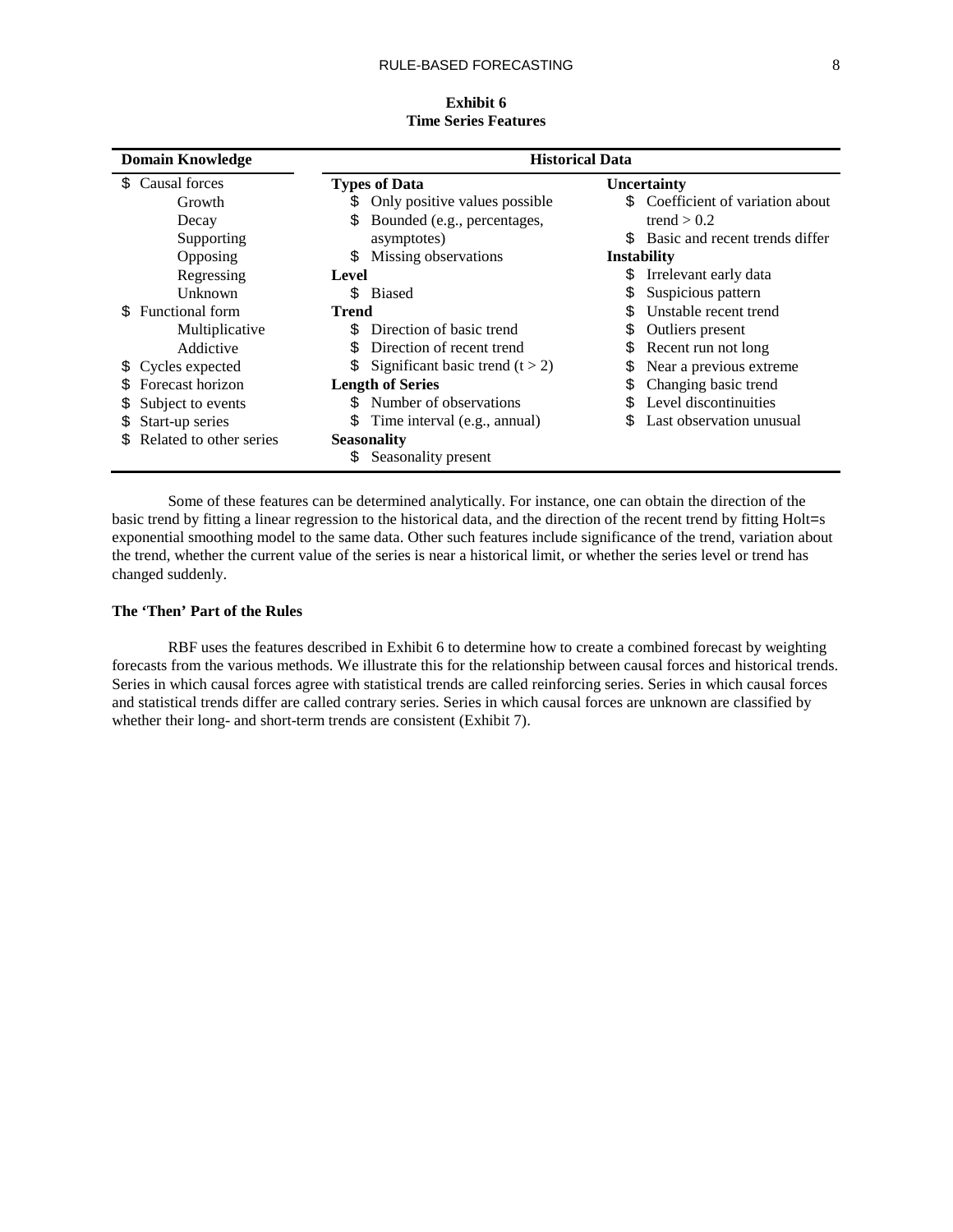



#### • **Use full trend extrapolation for reinforcing series.**

When the basic and recent trends and the causal forces are all in the same direction, RBF places a heavy weight on the trend estimates. In these cases – common in situations such as sales forecasting – traditional extrapolation models do well because the direction of the trend happens to agree with the direction implied by the causal forces.

### • **Place little weight on the trends in contrary series.**

Contrary series arise when expectations conflict with long-term or short-term trends. When the causal forces conflict with both the basic and recent trends, RBF places little weight on the statistical trend estimates.

If only the recent trend is opposite to expectations, RBF relies primarily on the basic trend. Conversely, if only the basic trend conflicts with expectations, more weight is given to the recent trend. Causal forces can be used with any extrapolation method by applying the principle:

## • **If expected trends (from causal forces) are contrary to historical trends, do not use that trend.**

Here is a simple version of the contrary series principle: ignore trends if they conflict with causal forces. The story of the late Julian Simon's 1980 challenge illustrates the power of the contrary-series principle. Simon says, "Pick any natural resource and any future date. I'll bet the [real] price will not rise." He based this on long-term trends in the prices of natural resources, and argued that major changes in the long-term causal factors are rare. Paul Ehrlich, an ecologist from Stanford University, accepted the challenge; he selected ten years and five metals (copper, chromium, nickel, tin, and tungsten) whose prices had been rising in recent years. The causal forces for the prices of resources were decay because of improvements in procedures for prospecting and extraction, reductions in energy and transportation costs, development of substitutes, and improvements in free trade. The exhaustion of resources might lead to increased prices; however, this seldom has a strong effect because of human ingenuity in developing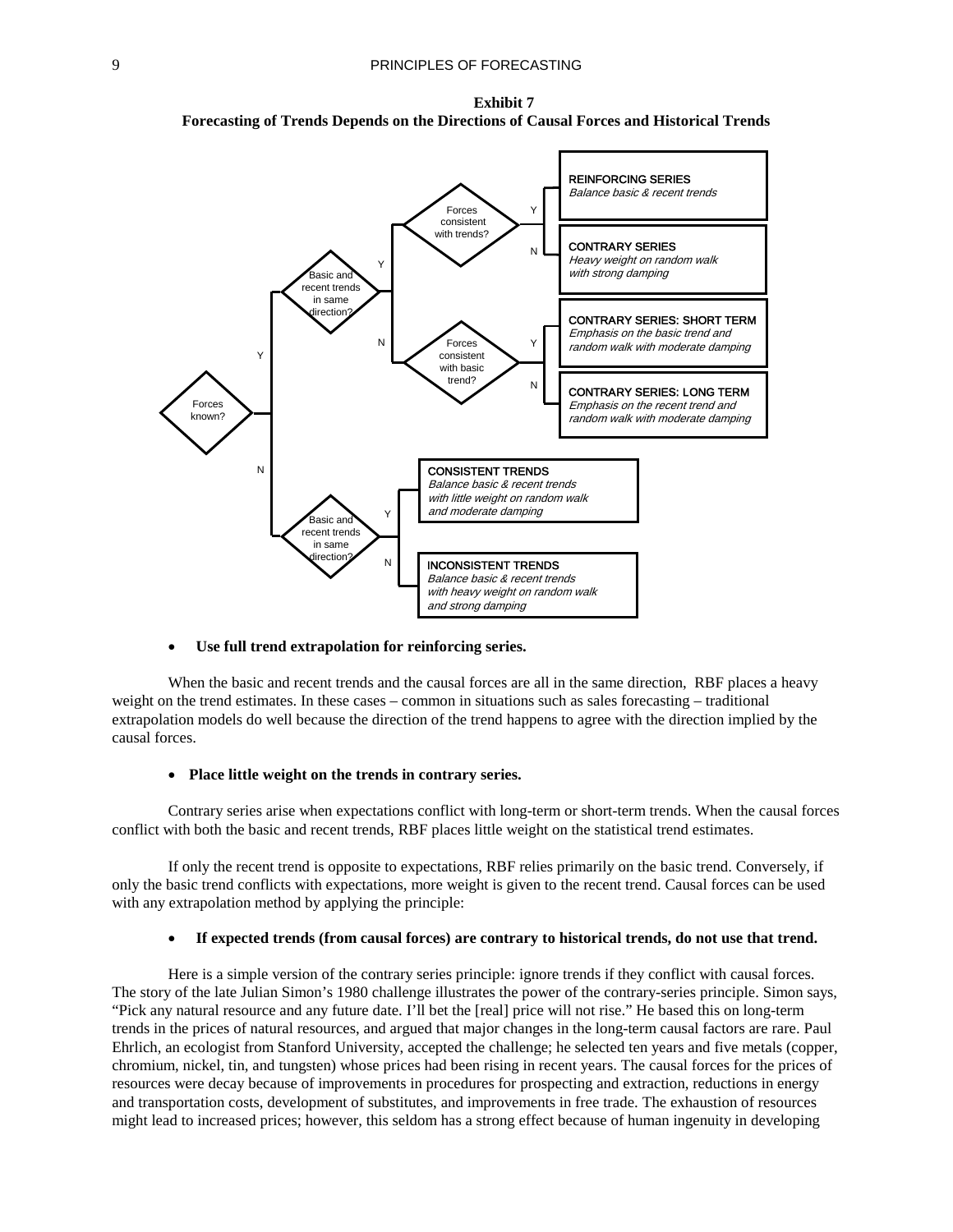better ways to find resources and to recycle. For example, Ascher (1978, pp. 139-141) reported that estimates of the ultimate available petroleum reserves *increased* from the late 1940s to the mid-1970s. This has continued; The *Wall Street Journal* (April 16, 1999, p. 1) reported that between 1976 and 1996, estimated global oil reserves grew by 72 percent.

Ehrlich assumed that recent price trends would continue, an assumption of supporting trends. To implement this assumption, we used Holt=s exponential smoothing to extrapolate trends for the five metals. The resulting forecasts showed sharply rising prices. Exhibit 8 shows the forecasts for chromium. RBF is especially useful when domain knowledge indicates that recent trends may not persist. Although RBF initially forecasted an increase in prices (because it allows for the possibility that short-term trends might continue), over the 10-year horizon the forecast became dominated by the long-term trend, which is downward and consistent with the causal forces. We found the same pattern for each of the five metals. (We prepared the forecasts using a version of RBF described by Adya et al. 2000 and data from *Metals Week.*). Simon won the bet; his directional predictions were correct for all five metals (Tierney 1990).



Traditional extrapolation procedures make a false assumption that the causal forces will always support the trend. We hypothesized that for contrary series, traditional extrapolation would not perform well. To test this, we examined the accuracy of Holt=s exponential smoothing for 126 annual series from the M-competition. As expected, Holt=s was accurate for the 84 reinforcing series where the assumption of "supporting forces" caused no problem. Its Geometric Mean of the Cumulative Relative Absolute Error (GMCumRAE) over a six-year horizon was 0.52; that is, the error was about half that for the random walk. It even did well for the 22 series in which causal forces were unidentified, where its GMCumRAE was 0.67. But for the 20 contrary series, the corresponding error was 1.10, which is less accurate than the random walk.

To further evaluate the value of contrary series in selecting an extrapolation method, Armstrong and Collopy (1993) examined forecasts from four data sets. These included ten annual series on epidemics in China, quarterly personnel data for nine US Navy pay grades, annual unit product sales for 51 consumer products (based on a 50 percent probability sample from Schnaars 1984), and 26 economic and demographic series from a variety of published sources that were collected at the Weatherhead School at Case Western Reserve University. In each data set, the trend extrapolation of contrary series produced forecast errors that were substantially larger than those from the random walk, all differences being significant at  $p < .05$  (Exhibit 9).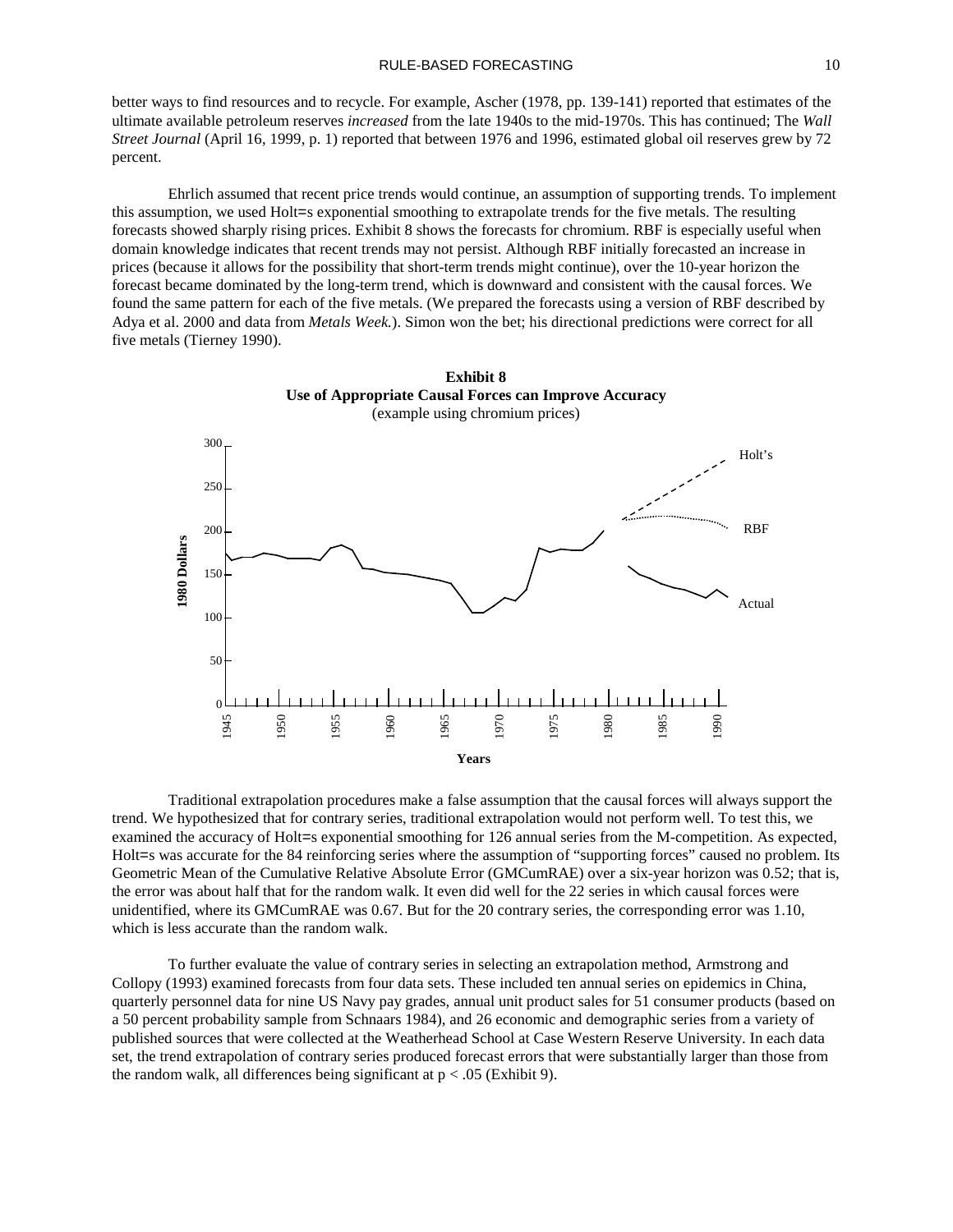|                    |               | <b>Short term</b><br>(one-ahead) |               | Long term<br>(6-ahead for annual, 18 for quarterly) |               |        |            |              |
|--------------------|---------------|----------------------------------|---------------|-----------------------------------------------------|---------------|--------|------------|--------------|
|                    |               | <b>MdAPE</b>                     |               |                                                     | <b>MdAPE</b>  |        |            |              |
|                    | <b>Number</b> |                                  | Holt's Random | <b>Ratio</b>                                        | <b>Number</b> | Holt's | Random     | <b>Ratio</b> |
| Data Set           | of Forecasts  | (H)                              | Walk $(R)$    | (H/R)                                               | of Forecasts  | (H)    | Walk $(R)$ | (H/R)        |
| Annual             |               |                                  |               |                                                     |               |        |            |              |
| Chinese epidemics  | 121           | 27.7                             | 25.0          | 1.11                                                | 95            | 133.0  | 71.8       | 1.81         |
| Unit product sales | 60            | 9.3                              | 7.6           | 1.22                                                | 32            | 28.1   | 18.0       | 1.56         |
| Weatherhead        | 74            | 5.5                              | 4.4           | 1.25                                                | 61            | 35.6   | 16.2       | 2.20         |
| <b>Ouarterly</b>   |               |                                  |               |                                                     |               |        |            |              |
| Navy personnel     | 688           | 4.0                              | 3.2           | 1.25                                                | 535           | 20.1   | 12.8       | 1.57         |

| <b>Exhibit 9</b>                                                      |
|-----------------------------------------------------------------------|
| <b>Random Walk is More Accurate than Holt = s for Contrary Series</b> |
| (ex ante Median Absolute Percentage Errors)                           |

A selection rule stating that the trend should be ignored for contrary series would have improved accuracy for all four data sets, and for both short and long horizons. Also, as expected, the rule produced greater accuracy improvements for the long-term forecasts. In this study, we used a no-trend model, but other options might be superior. For example, based on evidence summarized by Webby, O'Connor and Lawrence (2001), judgmental extrapolations might be useful.

## • **Use a conservative trend estimate if the basic and recent trends are inconsistent.**

When causal forces are unknown, one can compare the directions of the recent and basic trends. If they are the same, trend extrapolations should be aggressive. When they differ, a conservative trend extrapolation should be used by increasing the weight on the random walk. This is in line with the general principle to be conservative in the face of uncertainty.

To test this, we assumed the causal forces were unknown for the 126 annual time series that were used in Armstrong and Collopy (1992). Forecasts were made for a six-year horizon from a single origin. For the 109 series where the long-term trend forecast (from a regression against time) was in the same direction as the short-term trend forecast (from exponential smoothing), Holt's exponential smoothing reduced the Cumulative RAE by 40% in comparison with the random walk. But for the 17 series where the forecasts had inconsistent trends, Holt's reduced the Cumulative RAE by only 8%.

## • **Tailor extrapolation weights to the time interval of the series.**

Short-term models, particularly Holt=s, are accurate for short-period (monthly) series having low variability and low uncertainty. For short-period (e.g., monthly) data, RBF shifts weight from the long-trend model (linear regression) to short-term models.

## • **To estimate levels for the short-term model, heavily weight the latest observation, particularly in the presence of discontinuities.**

The levels from the component methods are combined using weights determined by the rules. Different weights are used for short-term and long-term models. The short-term model relies more on the random walk (latest observation) to provide initial estimates of levels. When discontinuities have occurred, the rules put more weight on the latest observation. When instabilities have occurred and where uncertainty is high, weights should be distributed more equally across time.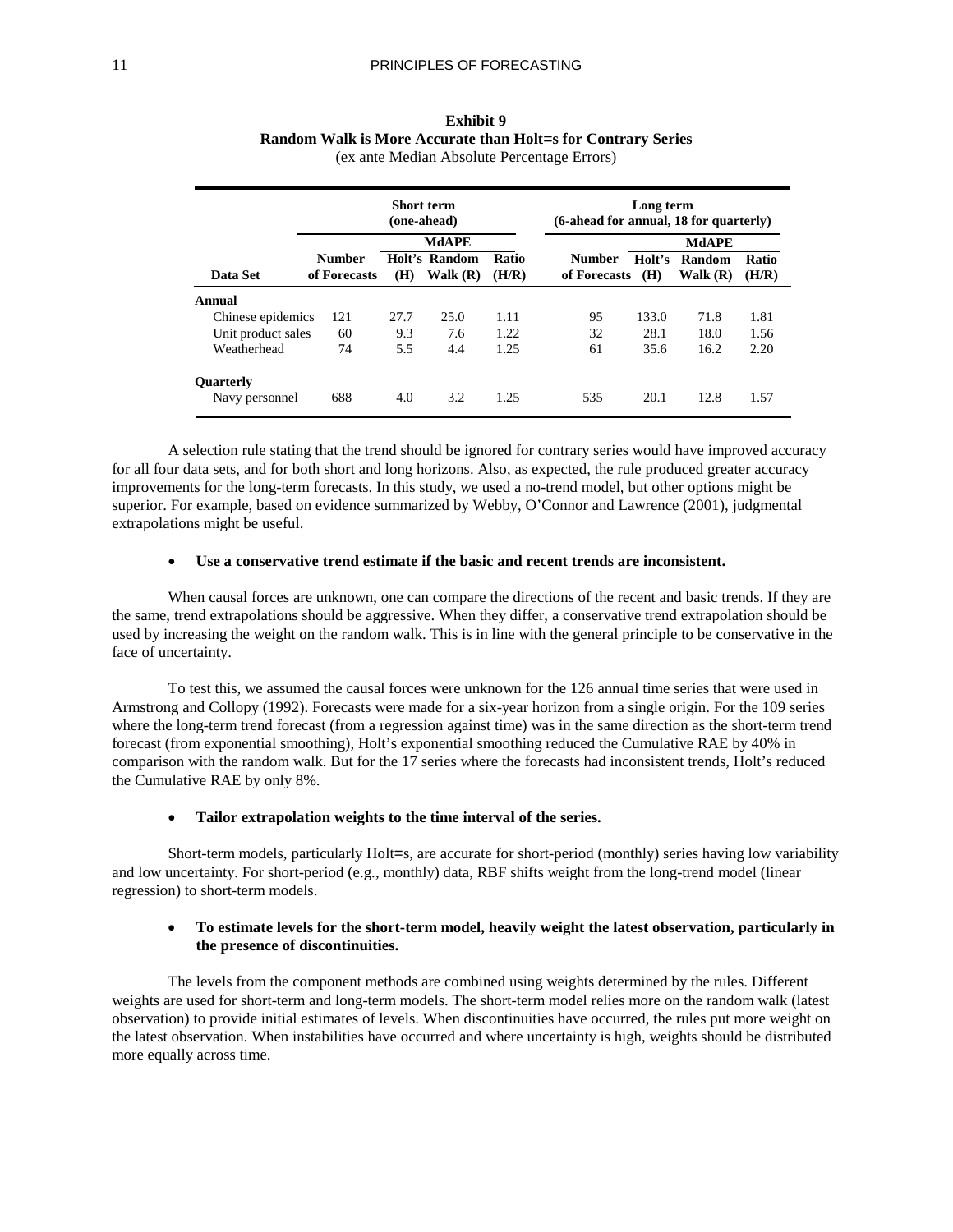For the long-model level estimation, RBF places more emphasis on regression. This incorporates more of the historical data than does the random walk or exponential smoothing, thus providing a more reliable estimate of the level.

## • **Adjust the estimate of the level in the direction implied by the causal forces.**

Once an initial estimate of the current level is made, it can be adjusted in the direction implied by the causal forces. A mechanical adjustment can also be made to the level, based on how well the rule-base forecasted the observation at the origin  $(t_0)$ , given data through the preceding period  $(t_1)$ .

## **EVIDENCE ON THE VALUE OF RBF**

We tested RBF using annual series from the M-competition (Collopy and Armstrong 1992a). Annual data are ideal because causal forces play a stronger role when the data covers a longer period. In addition, the series were well behaved in that they had strong trends, modest uncertainty, and few instabilities. RBF proved more accurate than alternative methods, including the random walk, the typical method (of nine methods) used in the M-competition, and most important, equal-weights combining (Exhibit 10). The improvement that RBF showed over the other methods depended upon the forecast horizon. For example, for six-year ahead forecasts, the MdAPE for RBF was on average 57 percent that of equal-weights combining, and both were much more accurate than the random walk.

|                                                                           | <b>Exhibit 10</b> |  |
|---------------------------------------------------------------------------|-------------------|--|
| RBF has Lower Ex-Ante Forecast Errors than Other Extrapolation Procedures |                   |  |

|                        | <b>Median Absolute Percentage Errors (number of series)</b> |      |      |                                 |      |      |      |          |  |
|------------------------|-------------------------------------------------------------|------|------|---------------------------------|------|------|------|----------|--|
|                        | <b>One-Year-Ahead Forecasts</b>                             |      |      | <b>Six-Year-Ahead Forecasts</b> |      |      |      |          |  |
| <b>Extrapolation</b>   | V1                                                          | V2   | V3   | Weighted                        | V1   | V2   | V3   | Weighted |  |
| <b>Procedure</b>       | (18)                                                        | (36) | (36) | Average                         | (18) | (36) | (36) | Average  |  |
| Random walk            | 6.4                                                         | 5.7  | 5.6  | 5.8                             | 30.1 | 24.7 | 25.2 | 26.0     |  |
| Typical method         | 5.5                                                         | 4.3  | 4.9  | 4.8                             | 23.3 | 18.0 | 18.0 | 19.0     |  |
| Equal-weights          | 2.8                                                         | 3.1  | 4.3  | 3.5                             | 22.8 | 21.9 | 18.4 | 20.7     |  |
| Rule-Based Forecasting | 2.5                                                         | 3.1  | 3.2  | 3.0                             | 13.0 | 9.1  | 14.2 | 11.9     |  |

Note: V1 was the first validation sample, V2 was the second, and V3 the third.

Because RBF is designed to tailor the extrapolation to the features, we expected it to be more accurate than traditional extrapolation methods in many situations. Our major findings were that RBF improves accuracy when:

- $\frac{1}{5}$  long-interval (e.g., annual) data are used,<br>  $\frac{1}{5}$  good domain knowledge is available.
- \$ good domain knowledge is available,<br>\$ causal forces can be clearly identified.
- $\frac{1}{5}$  causal forces can be clearly identified,<br> $\frac{1}{5}$  domain knowledge conflicts with the h
- \$ domain knowledge conflicts with the historical trend,<br>\$ long-range forecasts are needed,
- $\frac{1}{5}$  long-range forecasts are needed,<br> $\frac{1}{5}$  significant trends exist,
- 
- $\frac{1}{5}$  significant trends exist,<br> $\frac{1}{5}$  uncertainty is modest to  $\frac{1}{5}$  uncertainty is modest to low, and<br> $\frac{1}{5}$  instability is modest to low.
- instability is modest to low.

An example that meets most of the above conditions is General Motors sales after a strike in 1970. (These data come from series 5 from the M-competition data, Makridakis et al. 1983.) Using domain knowledge to specify a multiplicative trend and to adjust the last observation produced a more accurate forecast than was provided by other methods, such as Holt's, in the M-competition.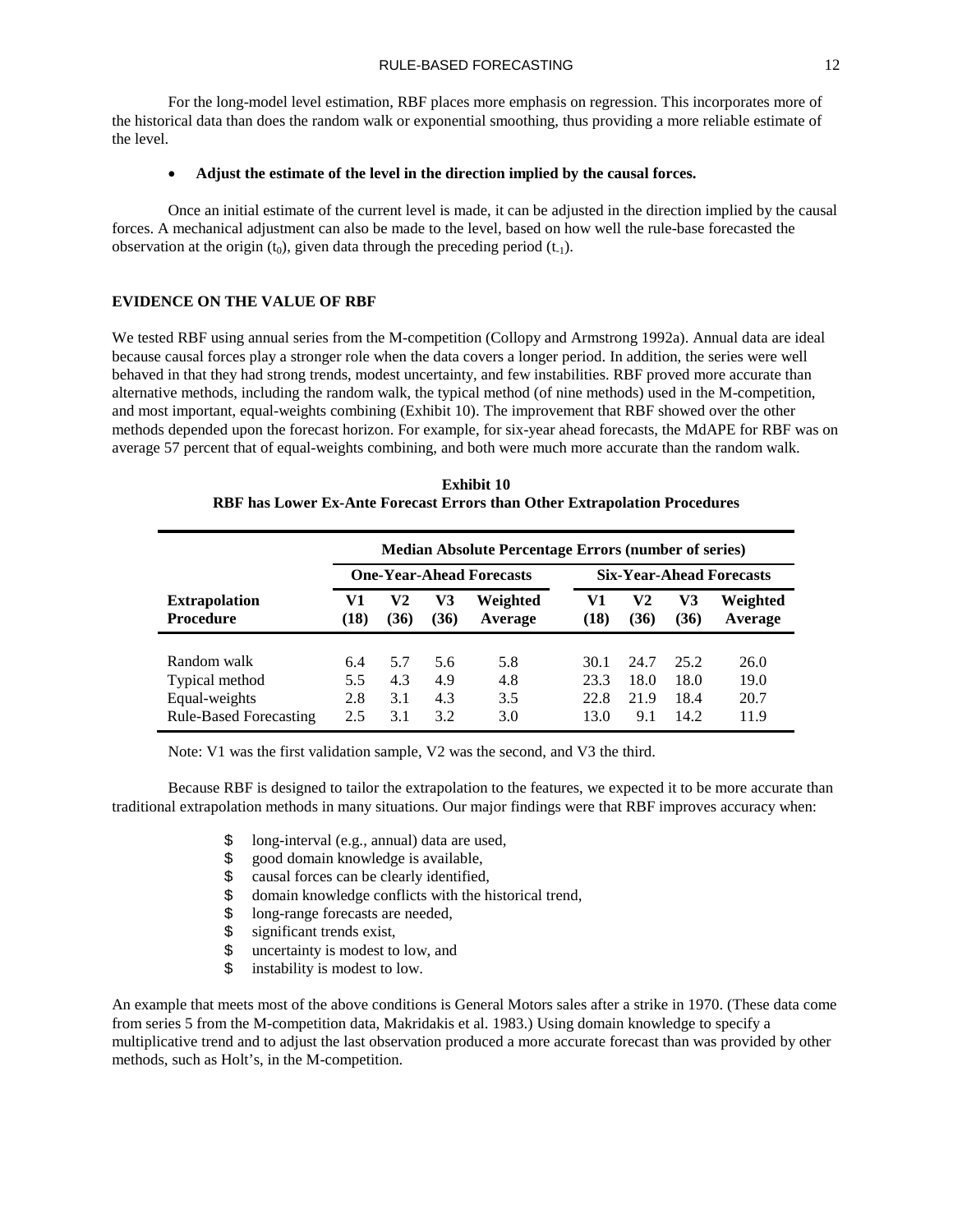**Exhibit 11 Rule-Based Forecasts for General Motors Sales**



RBF is more accurate than other methods for long-range forecasts because causal factors and trends are more important in the long run. The MdRAE for one-year-ahead forecasts for the 36 series in V3 was 0.63, while it was 0.48 for six-year-ahead forecasts. (The RAE is less than 1.0 when the method is more accurate than the random walk). Collopy and Armstrong (1992a) obtained similar results when the procedure was extended to other sets of time series.

To examine the accuracy of RBF under a variety of conditions, we again used relative absolute errors (RAEs). We cumulated RAEs over the forecast horizon and reported their medians (MdCumRAE). Although the number of series was small, the results indicate that RBF is especially accurate when one has domain knowledge for trended, stable time series (Exhibit 12).

|                                       |                            | <b>Median CumRAE</b>           |                                  |  |  |
|---------------------------------------|----------------------------|--------------------------------|----------------------------------|--|--|
| <b>Conditions</b>                     | <b>Number</b><br>of Series | Equal-<br>Weights<br>Combining | <b>Rule-Based</b><br>Forecasting |  |  |
| <b>Domain Knowledge</b>               |                            |                                |                                  |  |  |
| Causal forces unknown                 | 22                         | 0.83                           | 0.87                             |  |  |
| Causal forces known                   | 104                        | 0.71                           | $0.55*$                          |  |  |
| <b>Instability Features</b>           |                            |                                |                                  |  |  |
| More than two                         | 20                         | 0.91                           | 0.92                             |  |  |
| Two                                   | 48                         | 0.73                           | 0.73                             |  |  |
| One                                   | 39                         | 0.71                           | $0.55*$                          |  |  |
| None                                  | 19                         | 0.45                           | $0.23*$                          |  |  |
| <b>Trend (Basic)</b>                  |                            |                                |                                  |  |  |
| Not statistically significant         | 22                         | 1.06                           | 0.96                             |  |  |
| Statistically significant ( $t > 2$ ) | 104                        | 0.67                           | $0.54*$                          |  |  |
| Uncertainty                           |                            |                                |                                  |  |  |
| Coefficient of variation $> 0.2$      | 26                         | 0.87                           | 0.89                             |  |  |
| Coefficient of variation $< 0.2$      | 100                        | 0.68                           | $0.55*$                          |  |  |

**Exhibit 12 Rule-Based Forecasting is More Accurate than Equal Weights under a Variety of Conditions (Annual Series from the M-Competition)**

\* Rule-based forecasting is more accurate than equal-weights at  $p < 0.01$ .

In the absence of domain knowledge, RBF showed no advantage over equal weights (first row of Exhibit 12). This was surprising to us as we are convinced that rules based on prior research help in weighting extrapolations. However, the sample contained only 22 series, so there is uncertainty about this finding.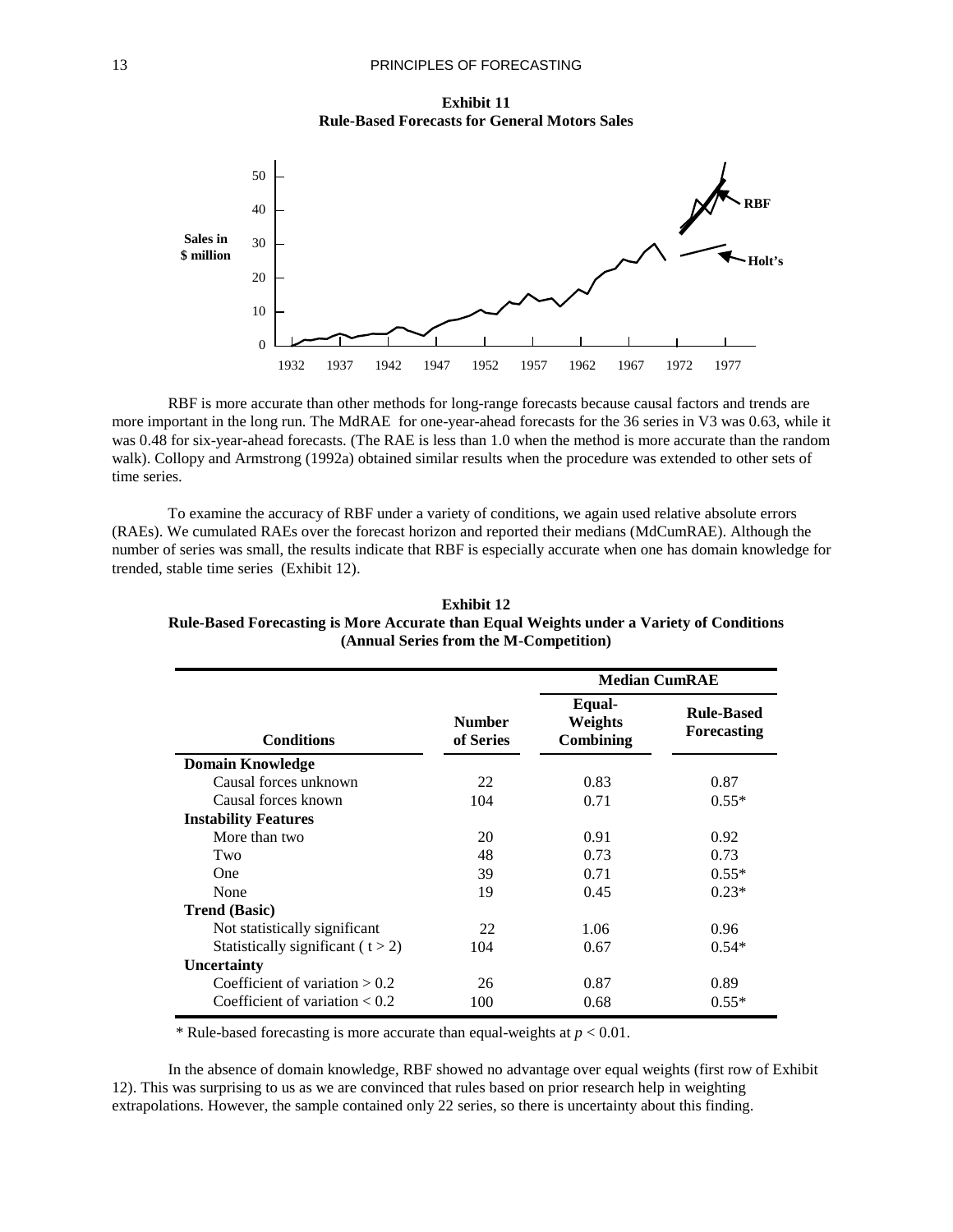#### RULE-BASED FORECASTING 14

The M3-competition allowed for a better test of the value of rules based only on forecasting expertise Makridakis and Hibon (2000). This competition called for forecasts for 3,003 series that were a mix of annual, quarterly, monthly, and other short-period data. Due to the absence of much in the way of domain knowledge, forecasts were prepared under the assumption that no domain knowledge was available. This removed what we believe to be one of RBF's primary advantages. Automatic identification procedures were used to identify six features that were previously identified using judgment. We simplified the rule-base by removing one method from the four that were used in the original implementation. Although this resulted in some loss in accuracy, it reduced the number of rules in the rule-base from 99 to 64. Results from the M3-competition series were consistent with those observed with other independent samples. RBF was substantially more accurate than the random walk and equalweights combining for annual series. For shorter-period data, RBF did not improve on combining in a situation that lacked domain knowledge for such data. This may be due to our failure to properly calibrate the rules (Adya et al. 2000a).

Given the limited domain knowledge employed in the studies to date, we believe that the forecast validity of RBF had been underestimated. We did find that the benefits RBF provided were greater when the raters agreed on causal forces. Of the 104 series of the M-competition for which we were able to identify causal forces, the two coders agreed that causal forces were 'clear' for 79 series, but not for 25. When we analyzed the 79 clear series as if the causal forces were unknown, there was reduction in accuracy, especially for the long-range forecasts. For example, without causal forces, the MdAPE for six-year-ahead forecasts would have been increased by about 17 percent (Armstrong & Collopy 1993, Table 3). In contrast, for the 25 series for which we did not agree, the error was slightly *higher* when using causal forces*.* Based on this small sample, specifying causal forces seems valuable only when one has reasonably good information about them.

Extensions of RBF have been conducted by Vokurka, Flores and Pearce (1996) and Adya et al. (2000). Despite using different base methods, and in the case of Vokurka et al., a somewhat different procedure, both produced results similar to Collopy and Armstrong's (1992a). Adya et al. (2000) introduced rules for identifying historical features automatically. This version of RBF was validated on an independent sample of 458 series and on 122 of the 126 series reported in Collopy and Armstrong (1992a). Results from both samples were consistent with those reported in Collopy and Armstrong (1992a).

When the conditions are not favorable to RBF, using it is not risky. Typically, RBF reverts to one of the component models that is expected to do well. For example, the random walk tends to perform well when trends are not expected. When the series contains much uncertainty or many instabilities, equal-weights combining performs well.

## **LIMITATIONS**

Academicians and practitioners regard accuracy as the most important criterion for selecting a forecasting method. However, they also put emphasis on understandability, computational requirements, data requirements, cost, and ease of use (Armstrong 2001c). Researchers developing RBF have addressed primarily accuracy.

Cost poses a potential problem. While RBF is less expensive to develop and use than econometric methods, it is more expensive than standard extrapolation methods. This issue is being addressed by studies using automatic feature identification. They have reduced costs to code features, but this area needs more work. For example, attempts to automatically identify the functional form have produced ambiguous results.

RBF has been developed, refined, and validated primarily with annual data. Yet, quarterly, monthly, weekly, and daily data are used for many applications of extrapolation. Rules need to be calibrated for such data. Domain knowledge might be less important for these data.

## **IMPLICATIONS FOR PRACTITIONERS**

RBF benefits from managers= knowledge. If this knowledge is good, one can expect improved forecast accuracy.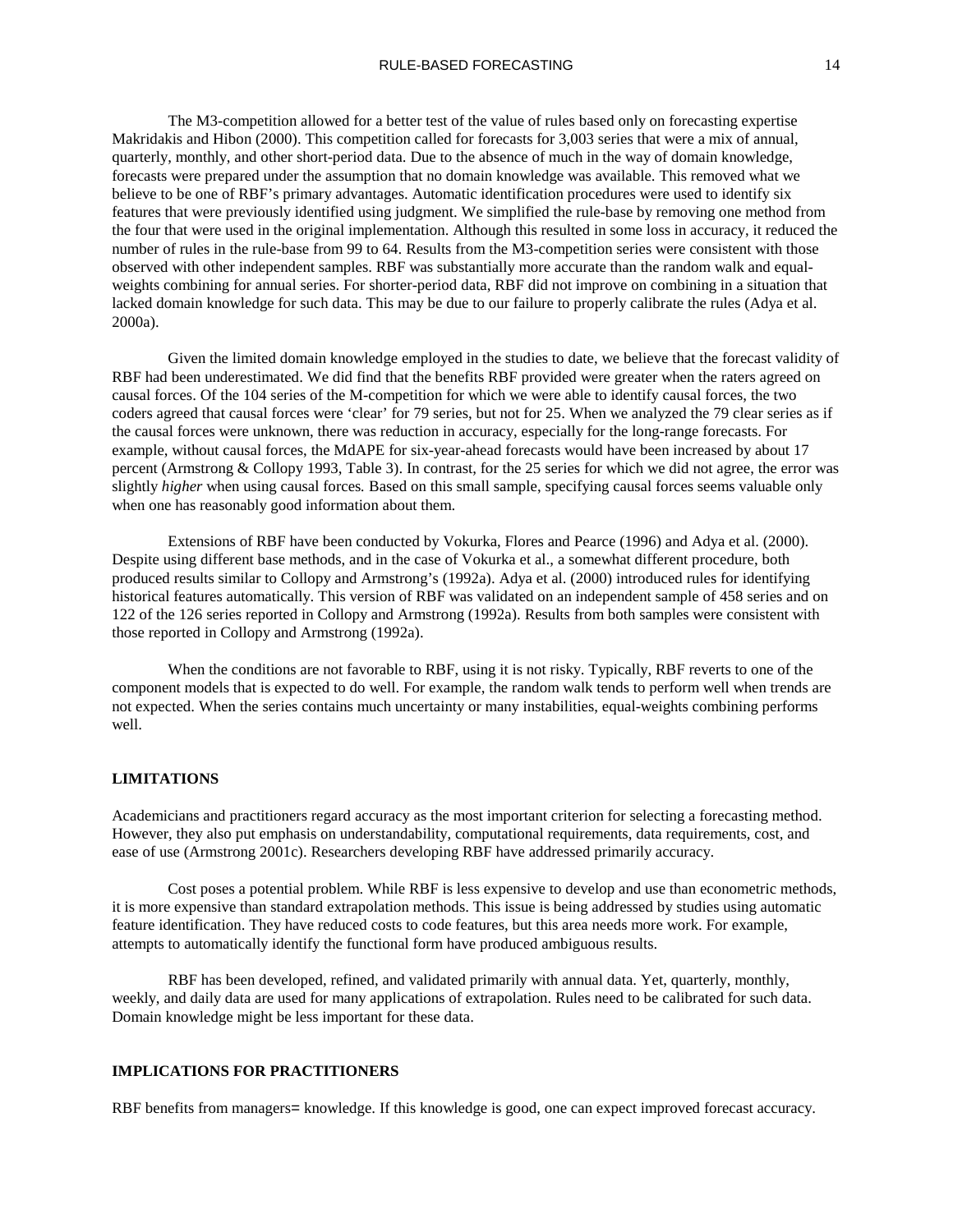RBF represents the accumulation of expertise and empirical conclusions from prior research. To the extent that the rules are updated with the latest findings, those using RBF benefit. They would have to take action to avoid them.

The identification of contrary series should be of particular interest to practitioners. Forecasts of these series are likely to be outside the prediction intervals in the direction of the causal forces (Armstrong and Collopy 2000). RBF can highlight these cases for additional attention when making forecasts and estimating prediction intervals.

No commercial RBF program is available. However, one can use some of the rules with existing programs. For example, the contrary series rule for trends can be applied to any trend extrapolation method. Software vendors can easily implement this and other rules, such as damping the trend when a series has discontinuities or inconsistent trends.

## **IMPLICATIONS FOR RESEARCHERS**

Researchers have tried to specify extrapolation procedures purely on the basis of statistical considerations for many decades, and the results have been disappointing. Little knowledge in RBF came from such research as that stimulated by Box and Jenkins (1970). Instead, it has come from empirical studies that compared reasonable competing methods.

While the method of competing hypotheses is useful, progress has been limited because researchers have generally failed to adequately define the conditions associated with the forecasts. For RBF to benefit, researchers must describe the conditions in their studies. We suggest that information be provided on the 28 features of timeseries shown in Exhibit 6. This information should help to identify which methods are most effective under which conditions. For example, some methods might be particularly effective when discontinuities are encountered, while other techniques might be useful when facing high uncertainty.

To aid further research, Collopy and Armstrong (1992a) provided full disclosure of the original rules. Some errors in these rules have been corrected, leading to small improvements in the accuracy of RBF when tested on the original validation series (Adya 2000). The corrected rule-base is provided at the Forecasting Principles website (hops.wharton.upenn.edu/forecast). A PC version of the RBF code in C++ is available to researchers for replications and extensions. An object-oriented extension of rule-based forecasting was published by Assimakopoulos and Konida (1992).We hope further research will focus on ways to improve RBF, including refining rules, developing new rules, testing in new situations, identifying features, and understanding the conditions affecting the accuracy of RBF.

## **Refining Rules**

**Refine rules based on data analysis and expert judgment**: Researchers should state their expectations about the effects of a new or revised rule before testing it. Starting with certain expectations (e.g., what weights to use), one should change the rules based upon evidence from data analyses. For example, when an expert indicated that the trend component should be reduced if the recent trend showed irregular movements, he proposed that this reduction should be by a "fair amount." We decided that a 25 percent reduction per year would serve as a good initial representation of a fair amount. We then conducted searches starting with data on 18 time series, examining weights of 15 percent, 20 percent, 30 percent, and 35 percent. When the accuracy of the resulting forecasts improved, we moved in the direction that produced improvements. However, we were averse to setting weights that deviated greatly from the initial estimates. When weights moved in unexpected directions, we removed the changes and reexamined our reasoning. It is important that the rules be consistent with the beliefs of experts and prior evidence.

Because rules interact with one another, it was necessary to return to earlier calibration runs after making changes in other rules. We tested whether the revised weights remained near optimal. For example, did modifying the rules that dealt with uncertainty affect the previously calibrated rules for significant trends?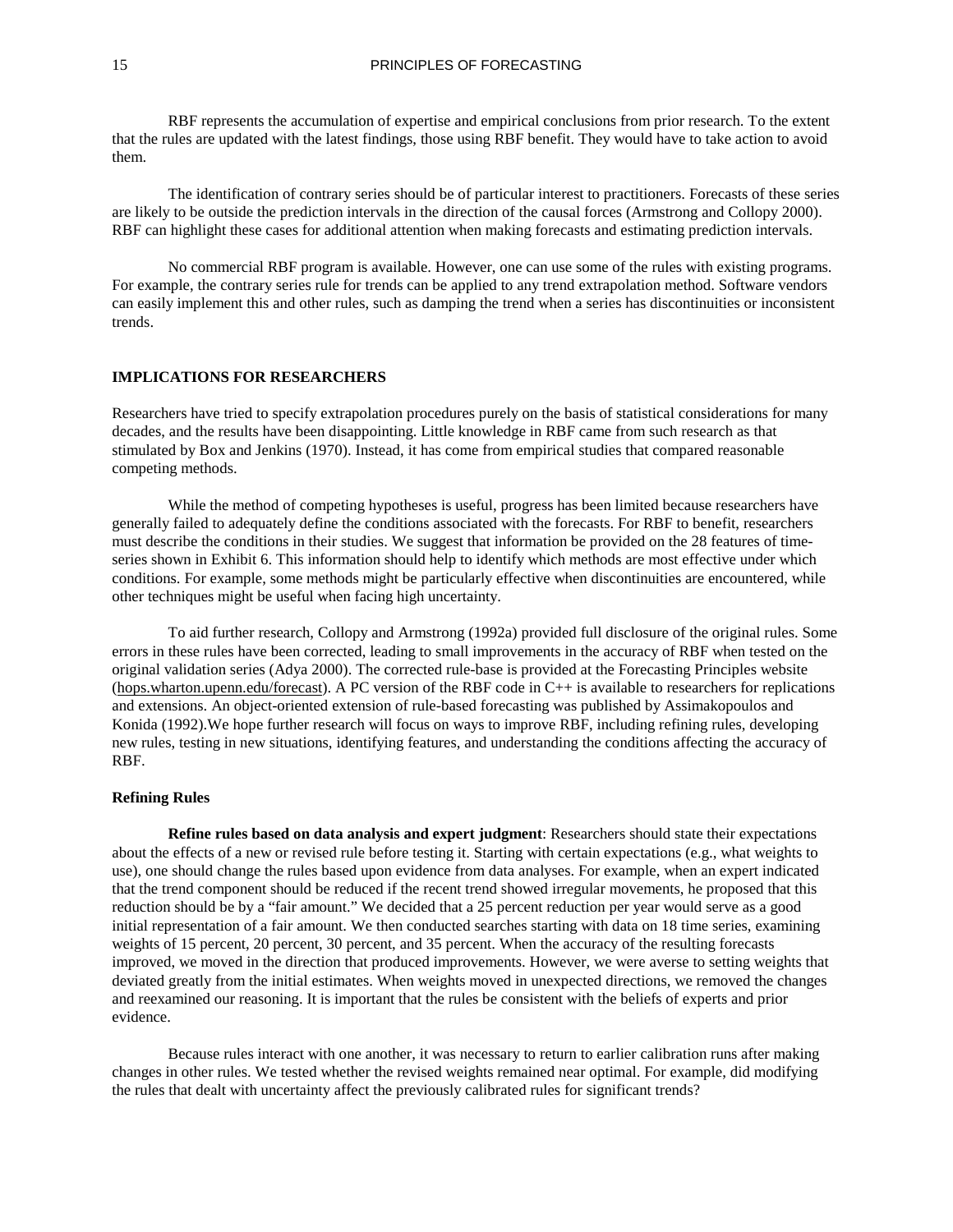#### RULE-BASED FORECASTING 16

We experimented with computer search routines in order to identify optimum weights. To make the search manageable, we simplified the system by removing Brown=s exponential smoothing. Searches using Hooke and Jeeves (1961) were computationally demanding. A more serious problem, however, was that while these searches modified the basic rules in a manner that improved in-sample accuracy, they often produced results that did not seem sensible or that harmed accuracy when tested on a validation sample. Our conclusion is that one must rely heavily on forecasting expertise and domain knowledge.

**Use large samples of forecasts to refine rules:** Our initial work involved variations on 21 features. This implies an immense number of possible types of situations, or cells. We initially used only 126 annual series and evaluated forecasts for six forecast horizons, which provided 756 forecasts. The sample size was based on the time available, deadlines, and our computer capabilities at the time. We recommend the use of much larger samples of time series in future work. We have done some initial work with quarterly and monthly series, and here, especially, one needs many forecasts (Adya et al. 2000a). We believe that studies with fewer than 100 monthly time series will produce unreliable results. Calibration of rules should ideally be done using many thousands of series.

The number of forecasts can be expanded by forecasting for a number of horizons. For the annual Mcompetition data, forecasts were made for six years into the future. Obviously, these are not independent observations, but they can provide evidence about the relative accuracy of forecasting methods and the consistency of the findings.

The sample sizes of ex ante forecasts can also be increased by using successive updating (rolling horizons or moving origin). Again, although the observations are not independent of one another, they provide some evidence on the relative accuracy of forecasting methods.

**Use out-of-sample error measures that control for scale and difficulty:** Following the principles described in Armstrong (2001a), error measures should be unit-free; it should not matter if series are measured as percentages, temperatures, dollars, or billions of dollars. Otherwise, comparisons might be dominated by a few series having large values, and conclusions could vary if arbitrary changes were made in the scaling of one or more series. Errors should be stated as percentages, except for series with values near zero.

Some series are more difficult to forecast than others because they fluctuate wildly. Relative error measures help to control for this. We suggest the RAE (Relative Absolute Error) because it compares errors from a given forecasting method with errors produced by a naive (no change) forecast and it is easy to understand (Armstrong and Collopy 1992).

**Use sensitive error measures for calibration:** Error measures for rule calibration should be sensitive, to insure that the effects of changes are evident. Median error measures and ordinal measures, such as percent-betterthan-random-walk, are not sensitive, because once a method is more accurate than the benchmark method on a series, improved accuracy will have no effect. The MAPE and the Geometric Mean of the RAE (GMRAE) are sensitive measures. We recommend using the GMRAE because the MAPE is biased in favor of low forecasts (Armstrong 2001a). We also recommend trimming high and low values for GMRAEs so that the conclusions are not dominated by a few extreme errors.

**Conduct tests of rules on "wind tunnel" data:** Early in the development of RBF, one of the authors returned from a visit to the Wright Brother=s museum impressed that the brothers succeeded in flying largely because of their use of a wind tunnel. The wind tunnel enabled them to observe the effects of design changes under known conditions. We found this strategy to be useful when validating refinements of RBF. Changes in the effects of new rules are easier to identify and mistakes are more readily apparent when tested on the same data set. Fortunately, researchers in forecasting have shared data freely. In particular, data from the M-competitions can be obtained from the Forecasting Principles website.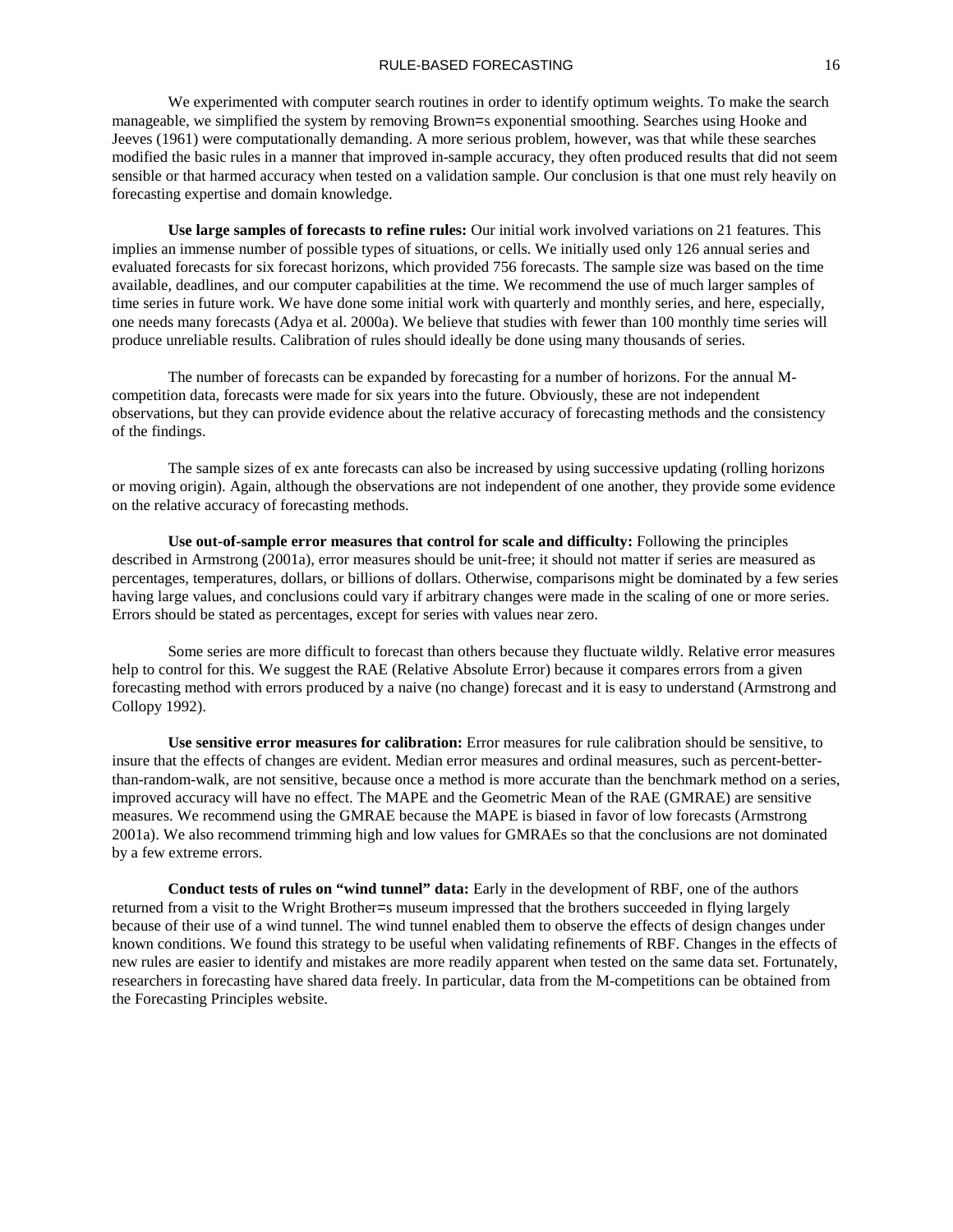## **Developing New Rules**

RBF provides a summary of knowledge on extrapolation. As such, it can help researchers identify gaps in knowledge, and thus lead to ideas for research on new rules. What do these rules or procedures contribute to accuracy compared with those used previously? The importance of new rules can be tested on benchmark data,. By controlling both the model and the data, it is possible to examine the contribution of a new rule.

RBF might draw upon domain knowledge to develop rules for pooling time-series data (Duncan, Gorr and Szczypula, 2001, discuss pooling time series). For example, while various products for a firm might have different sales levels, they might be subject to similar causal forces and thus have similar trends. A trend factor based on the average of a pool of products might be more accurate than one limited to the product of interest.

## **Testing in New Situations**

It would be useful to test RBF on other types of data, particularly data that differ substantially from the Mcompetition data. One might also test different ways of using RBF. For example, Tashman and Kruk (1996) used rules from RBF to help in the selection of extrapolation methods.

One of the major advantages in using RBF is the ability to incorporate domain knowledge. However, the level of domain expertise incorporated in studies to date has been low. It would be useful to test RBF in situations in which there is much domain knowledge.

Little research has been done on short series. The shorter the series, the greater the uncertainty. In an (unpublished) analysis using annual sales data provided by Schnaars (1984), we found it difficult to improve accuracy over that provided by a simple rule: "if there are fewer than eight observations, use the random walk."

Although some of the data sets included bounded data, little consideration was given to procedures for handling such data. Likewise, little work has been done using data that can take on negative values or dealing with missing observations.

## **Automatic Feature Identification**

Expert judgments sometimes lack reliability and this can harm forecast accuracy (Stewart 2001). Experts might disagree in identifying time-series features. One obvious improvement is to use domain experts who know much about the area. Another way is to use more coders (we typically used two coders), but this adds expense. Automatic identification of time-series features can improve reliability and avoid biases. Assuming that the automatic procedures are valid, improved reliability would increase accuracy. From a practical standpoint, the primary advantage of automatic identification is cost reduction because it automates time-consuming judgments. From a research point of view, automatic identification can aid replication and extension efforts.

In our original work, we had rules for automatic identification of 11 features of the time series. Another 17 features were determined judgmentally. Some of these 17, such as start up series and seasonality, were not relevant, and other features, such as "subject to events" were ignored due to our lack of domain knowledge. Judgmental coding constrained our ability to handle large volumes of time series because it took two coders five to eight minutes each to code each series. This included time for the coders to discuss discrepancies. Seven features required domain knowledge. Adya et al. (2000b) added rules for automatically identifying five of the remaining features: outliers, unusual last observations, level discontinuities, basic trend changes, and unstable recent trends. To automate the identification of the five features, we developed heuristics that use simple statistical measures, such as first differences and regression estimates. For instance, the identification of a change in historical trend is done by comparing slopes in various parts of the historical data. If there are large differences in the slopes, a change in the basic trend is assumed to have occurred. Outliers, level discontinuities, and unusual observations had to first be adjusted so that the regression fit could approximate the basic trends as closely as possible.

Features that require domain knowledge cannot be automatically identified. But there is little need to automate domain judgments because they take little time to identify, and once set, they tend to remain constant over time. Also, causal forces often apply to all the series in a group.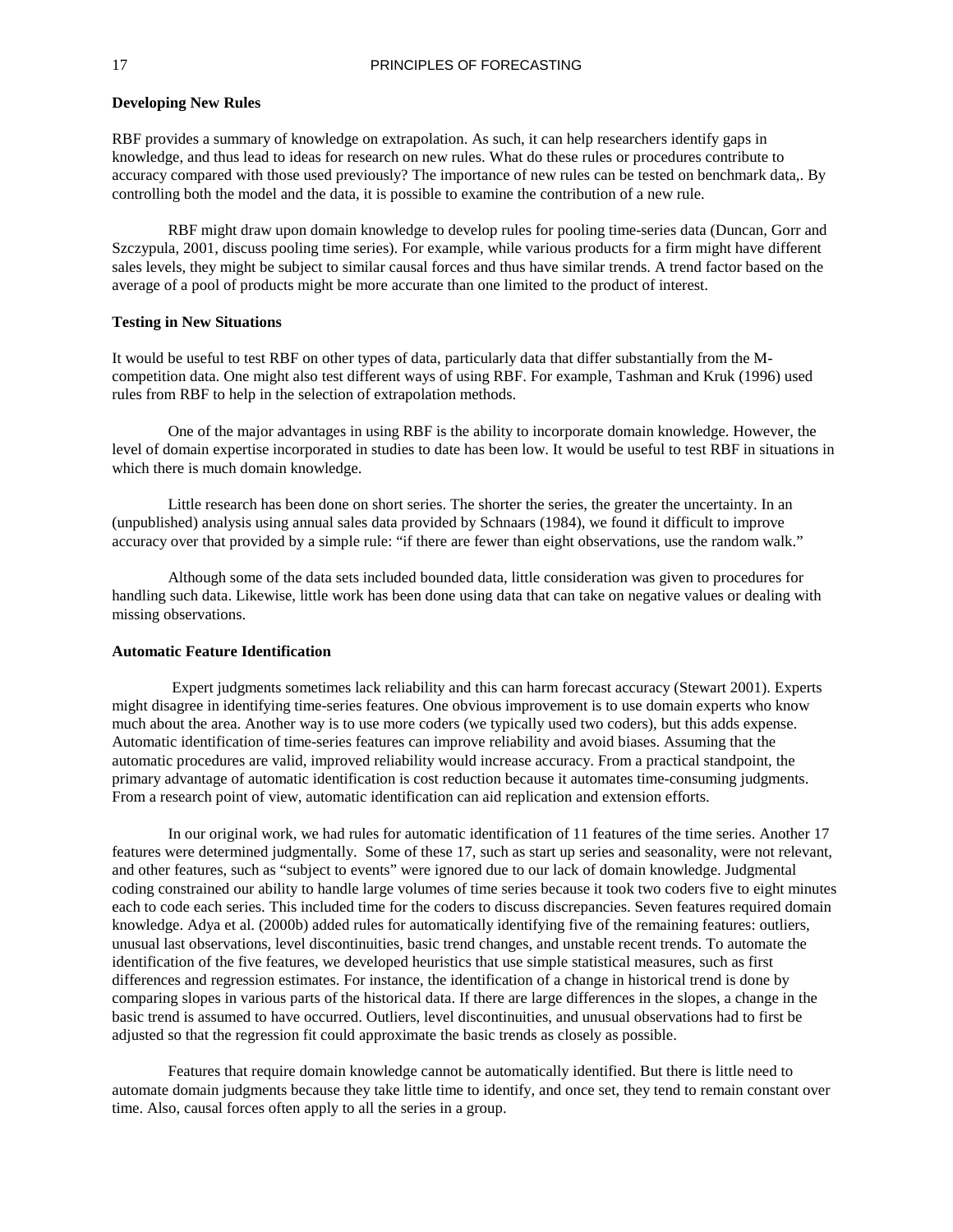Although the selection of a functional form depends upon domain knowledge, we examined automatic rules for identifying the best form. This included such things as using an additive form if the series can take on negative values. The automatic codings often conflicted with the subjective coding. Nevertheless, the resulting rules proved to be about as effective as the original subjective-coding procedure.

To test automatic procedures for detecting features, we relied on the wind-tunnel data. We compared judgmental and automated feature identification to determine whether automating the process reduced forecast accuracy. The sample consisted of 122 of the 126 M-competition series used in Collopy and Armstrong (1992a). Results reported in Adya et al. (2000b) indicated that there was only a minor loss in accuracy as a consequence of automatic feature identification.

Vokurka, Flores and Pearce (1996) also used rules to automate identifying features of RBF. They identified and adjusted irrelevant early data and outliers, identified functional forms, and allowed for user interventions at several points in the forecasting process. They used different base methods than those used by Collopy and Armstrong (1992a): Simple exponential smoothing, Gardner=s damped trend exponential smoothing, and classical decomposition. Their results were similar, however, showing improved accuracy in comparison with the random walk and equal weights benchmarks. User intervention did not produce any substantial improvements.

## **Identifying Situations in which RBF is More Useful than Other Methods**

Given a sufficient budget, data on the causal variables, and situations involving large changes, we would expect econometric models to provide more accurate forecasts than RBF. Under what conditions does RBF provide forecasts that are as accurate as those from econometric models? No researchers have conducted studies to find out.

## **CONCLUSIONS**

For almost three decades, the dominant paradigm for forecasting research has been statistical modeling. These efforts have done little to incorporate domain knowledge into extrapolations.

By drawing upon the cumulative findings from research on forecasting and incorporating structured domain knowledge, RBF improves forecasting accuracy. Under some conditions, it has reduced errors by more than a third in comparison to equal weights. Much remains to be done in further elaborating and testing rules especially for data other than annual. Meanwhile, results have shown enough consistency that we can recommend some rules as practical guides for extrapolation.

Fairly elementary domain knowledge can be used to improve extrapolations. Patterns in the data can be helpful as well, particularly signs of significant departures from assumptions made by extrapolation methods, as occurs for contrary series. Integrating knowledge from prior research has produced a system that is more accurate than widely used extrapolation methods, including simple exponential smoothing and combining forecasts. Because these findings resulted from the application of theory and empirical testing, we are optimistic that continued refinement of this research program will produce further improvements.

## **REFERENCES**

- Adya, M. (2000), "Corrections to rule-based forecasting: Results of a replication," *International Journal of Forecasting*, 16, 125-127.
- Adya, M., J. S. Armstrong, F. Collopy & M. Kennedy (2000a), "An application of rule-based forecasting to a situation lacking domain knowledge," *International Journal of Forecasting* (forthcoming).
- Adya, M., J. S. Armstrong, F. Collopy & M. Kennedy (2000b), "Automatic identification of time series features for rule-based forecasting," Working paper available from Monica Adya (adya@umbc.edu).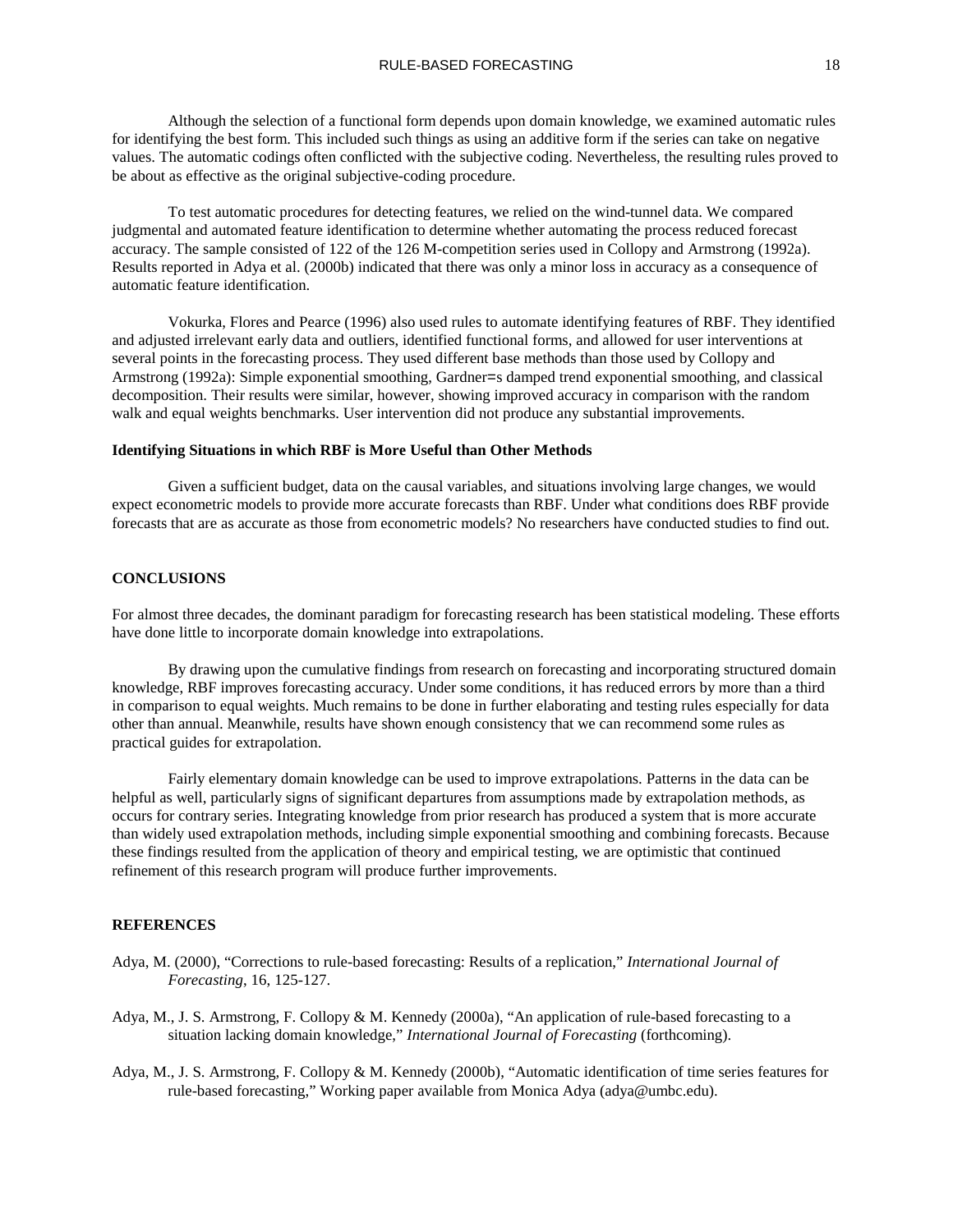- Armstrong, J. S. (2001a), "Evaluating forecasting methods," in J. S. Armstrong (ed.), *Principles of Forecasting.*  Norwell, MA: Kluwer Academic Publishers.
- Armstrong, J. S. (2001b), "Combining forecasts," in J. S. Armstrong (ed.), *Principles of Forecasting.* Norwell, MA: Kluwer Academic Publishers.
- Armstrong, J. S. (2001c), "Selecting forecasting methods," in J. S. Armstrong (ed.), *Principles of Forecasting.*  Norwell, MA: Kluwer Academic Publishers.
- Armstrong, J. S. (1985), *Long Range Forecasting: From Crystal Ball to Computer.* New York, NY: John Wiley. Full text at **hops.wharton.upenn.edu/forecast**.
- Armstrong, J.S. & F. Collopy (2000), "Identification of asymmetric prediction intervals through causal forces," *Journal of Forecasting* (forthcoming).
- Armstrong, J. S. & F. Collopy (1998), "Integration of statistical methods and judgment for time series forecasting: Principles from empirical research," in G. Wright & P. Goodwin (eds.), *Forecasting with Judgment*, John Wiley, pp. 269-293. Full text at hops/wharton.upenn.edu/forecast.
- Armstrong, J. S. & F. Collopy (1993), "Causal forces: Structuring knowledge for time series extrapolation," *Journal*  of Forecasting, 12, 103-115. Full text at hops/wharton.upenn.edu/forecast.
- Armstrong, J. S. & F. Collopy (1992), "Error measures for generalizing about forecasting methods: Empirical comparisons," *International Journal of Forecasting*, 8, 69-80. Full text at hops/wharton.upenn.edu/forecast.
- Armstrong, J. S. & E. Lusk (1983), "The accuracy of alternative extrapolation models: Analysis of a forecasting competition through open peer review," *Journal of Forecasting*, 2, 259-311. Full text at hops/wharton.upenn.edu/forecast .
- Ascher, W. (1978), *Forecasting: An Appraisal for Policy-makers and Planners.* Baltimore: Johns Hopkins University Press.
- Assimakopoulos, V. & A. Konida (1992), "An object-oriented approach to forecasting," *International Journal of Forecasting,* 8, 175-185.
- Batchelor R. & P. Dua (1995), "Forecaster diversity and the benefits of combining forecasts," *Management Science*, 41, 68-75.
- Box, G. E. & G. M. Jenkins (1970), *Time Series Analysis: Forecasting and Control*. San Francisco: Holden-Day.
- Bunn, D. & G. Wright (1991), "Interaction of judgmental and statistical forecasting: Issues and analysis," *Management Science*, 37, 501-518
- Carbone, R. & S. Makridakis (1986), "Forecasting when pattern changes occur beyond historical data," *Management Science*, 32, 257-271.
- Chatfield, C. (1988), "Apples, oranges and mean square error," *International Journal of Forecasting*, 4, 515-518.
- Collopy, F. & J. S. Armstrong (1996), "Decomposition by causal forces: An application to highway deaths," Full text at hops.wharton.upenn.edu/forecast.
- Collopy, F. & J. S. Armstrong (1992a), "Rule-based forecasting: Development and validation of an expert systems approach to combining time series extrapolations," *Management Science,* 38, 1394-1414. Full text at hops/wharton.upenn.edu/forecast.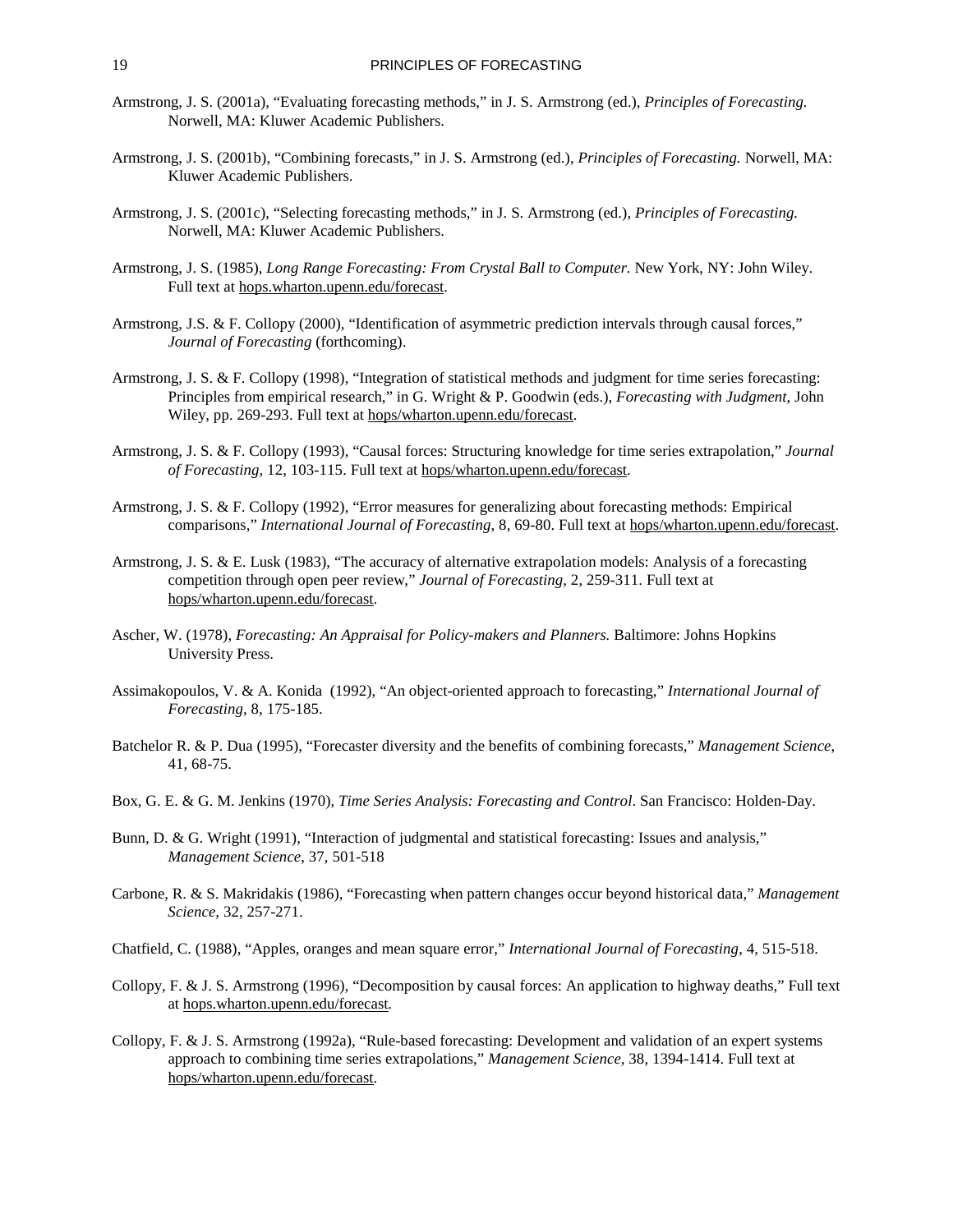- Collopy, F. & J. S. Armstrong (1992b), "Expert opinions about extrapolation and the mystery of the overlooked discontinuities," *International Journal of Forecasting,* 8, 575-582. Full text at hops/wharton.upenn.edu/forecast .
- Collopy, F. & J. S. Armstrong (1989), "Toward computer aided forecasting systems: Gathering, coding and validating the knowledge," in G. R. Widmeyer (ed.), *DSS 90 Transactions. TIMS College on Information*  Systems. Providence, R.I, pp. 103-119. Full text at **hops/wharton.upenn.edu/forecast**.
- Duncan, G., W. Gorr & J. Szczypula (2001), "Forecasting analogous time series," in J. S. Armstrong (ed.), *Principles of Forecasting.* Norwell, MA: Kluwer Academic Publishers.
- Fildes, R., M. Hibon, S. Makridakis & N. Meade (1998), "Generalizing about univariate forecasting methods: Further empirical evidence," *International Journal of Forecasting,* 14, 339-358. (Commentaries follow on pp. 359-366
- Gardner, E. S., Jr. (1999), "Rule-based forecasting vs. damped-trend exponential smoothing," *Management Science*, 45, 1169-1176.
- Gardner, E. S., Jr. (1985), "Exponential smoothing: The state of the art," (with commentary), *Journal of Forecasting*, 4, 1-38.
- Harvey, N. (2001), "Improving judgmental forecasts," in J. S. Armstrong (ed.), *Principles of Forecasting.* Norwell, MA: Kluwer Academic Publishers.
- Hooke, R. & T. A. Jeeves (1961), "Direct search solution of numerical and statistical problems," *Journal of the ACM*, 8 (April), 212-229.
- MacGregor, D. G. (2001), "Decomposition for judgmental forecasting and estimation," in J. S. Armstrong (ed.), *Principles of Forecasting.* Norwell, MA: Kluwer Academic Publishers.
- Makridakis, S., A. Anderson, R. Carbone, R. Fildes, M. Hibon, J. Newton, E. Parzen & R. Winkler (1982), "The accuracy of extrapolation (time series) methods: Results of a forecasting competition," *Journal of Forecasting*, 1, 111-153.
- Makridakis, S. & M. Hibon (2000), "The M3-competition: Results, conclusions and implications," *International Journal of Forecasting* (forthcoming).
- Makridakis, S. & M. Hibon (1979), "Accuracy of forecasting: An empirical investigation," *Journal of the Royal Statistical Society*, Series A, 142, Part 2, 97-145.
- Schnaars, S. (1984), "Situational factors affecting forecast accuracy," *Journal of Marketing Research*, 21, 290-297.
- Stewart, T. (2001), "Improving reliability of judgmental forecasts," in J. S. Armstrong (ed.), *Principles of Forecasting.* Norwell, MA: Kluwer Academic Publishers.
- Tashman, L. J. & J. M. Kruk (1996), "The use of protocols to select exponential smoothing procedures: A reconsideration of forecasting competitions," *International Journal of Forecasting*, 12 , 235-268.
- Tierney, J. (1990), "Betting the planet," *New York Times Magazine*, December 2, pp. 52.
- Vokurka, R. J., B. E. Flores & S. L. Pearce (1996), "Automatic feature identification and graphical support in rulebased forecasting: A comparison," *International Journal of Forecasting,* 12, 495-512.
- Webby, R., M. O'Connor & M. Lawrence (2001), "Judgmental time series forecasting using domain knowledge," in J. S. Armstrong (ed.), *Principles of Forecasting.* Norwell, MA: Kluwer Academic Publishers.